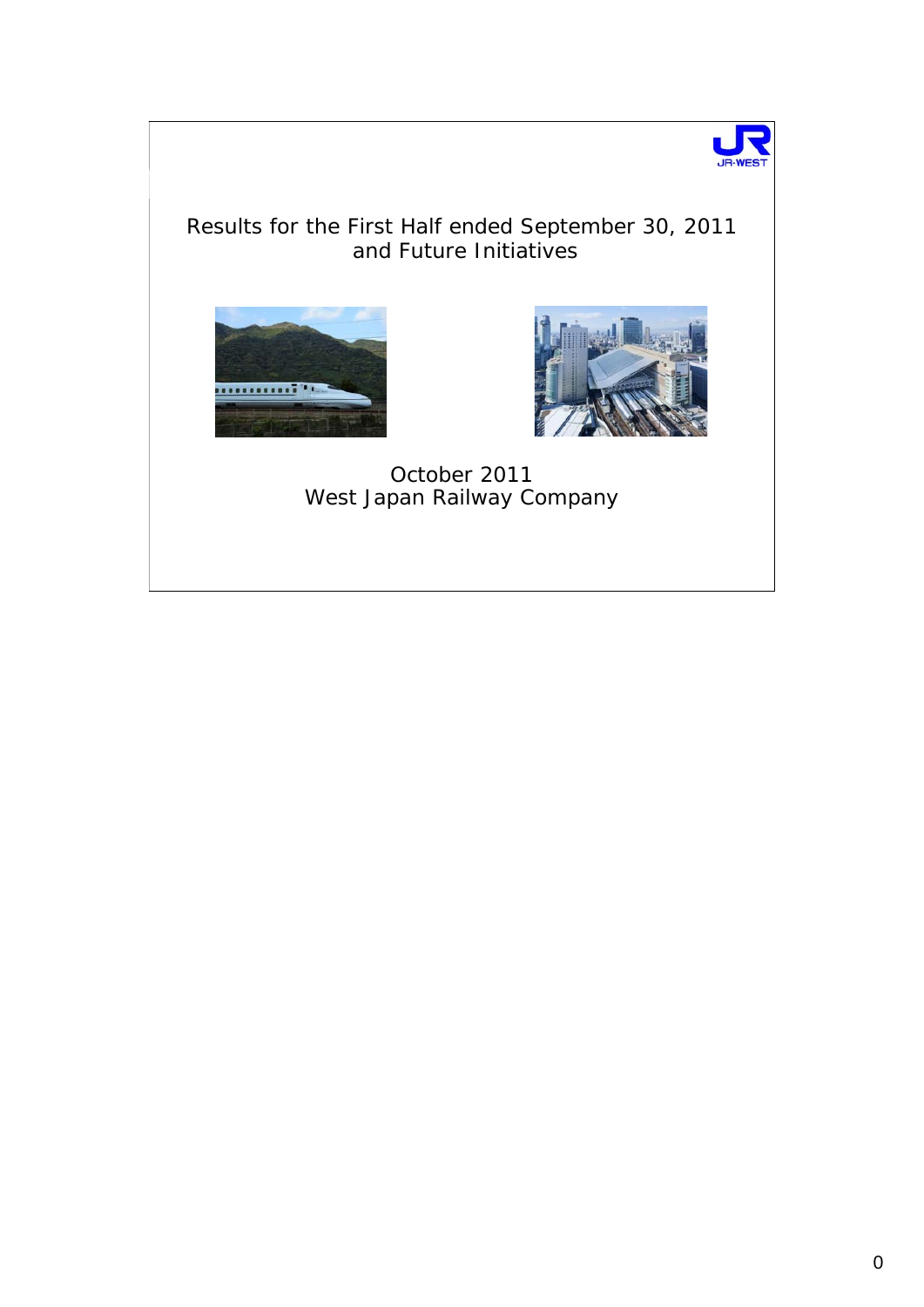

1

Ⅰ.Results for the first half and future forecasts for 2012/3

My name is Katsunori Matsuura, and I am general manager of the finance department.

I would like to explain the results for the first half of the fiscal year ending March 2012, and our forecasts for the future.

This fiscal year is a special year for us, during which we completed our two major projects, "Direct Service between the Sanyo and the Kyushu Shinkansen" and "Grand opening of Osaka Station City".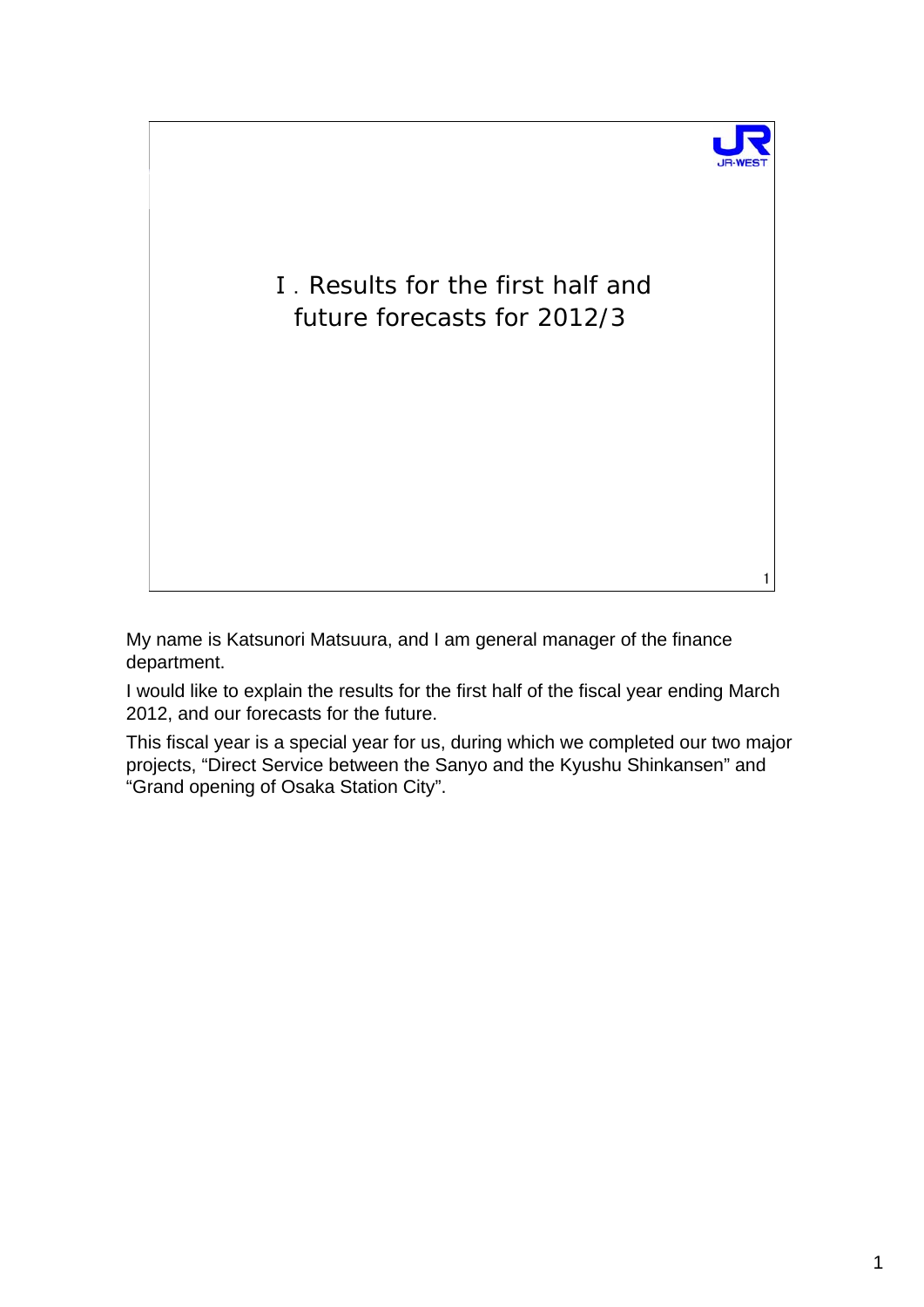# 1. Financial Highlights



|                                                  | 6 months ended               | 6 months ended    | YOY                              |                 | Result                   | Forecast FY2012/3  |                    | YOY                              |              | Difference<br>between the<br>forecasts |
|--------------------------------------------------|------------------------------|-------------------|----------------------------------|-----------------|--------------------------|--------------------|--------------------|----------------------------------|--------------|----------------------------------------|
|                                                  | Sep 30, 2010<br>$\mathsf{A}$ | Sep 30,2011<br>B. | Increase/<br>(Decrease)<br>$B-A$ | $\%$<br>$1-B/A$ | FY2011/3<br>$\mathbf{C}$ | As of July 27<br>D | As of Oct 27<br>E. | Increase/<br>(Decrease)<br>$E-C$ | %<br>$1-E/C$ | Increase/<br>(Decrease)<br>$E-D$       |
| <b>[Consolidated]</b>                            |                              |                   |                                  |                 |                          |                    |                    |                                  |              |                                        |
| <b>Operating Revenues</b>                        | 595.6                        | 628.1             | 32.4                             | 5.5             | 1,213.5                  | 1,272.0            | 1,282.0            | 68.4                             | 5.6          | 10.0                                   |
| Operating Income                                 | 64.6                         | 60.3              | (4.3)                            | (6.7)           | 95.9                     | 78.0               | 96.0               | 0.0                              | 0.0          | 18.0                                   |
| Recurring Profit                                 | 49.6                         | 44.7              | (4.9)                            | (10.0)          | 68.9                     | 51.5               | 67.5               | (1.4)                            | (2.1)        | 16.0                                   |
| Net Income                                       | 28.7                         | 25.7              | (2.9)                            | (10.4)          | 34.9                     | 30.5               | 40.0               | 5.0                              | 14.3         | 9.5                                    |
| [Non-Consolidated]                               |                              |                   |                                  |                 |                          |                    |                    |                                  |              |                                        |
| <b>Operating Revenues</b>                        | 414.3                        | 426.2             | 11.8                             | 2.9             | 828.6                    | 835.5              | 856.0              | 27.3                             | 3.3          | 20.5                                   |
| <b>Transportation Revenues</b>                   | 365.0                        | 377.1             | 12.1                             | 3.3             | 728.0                    | 735.0              | 754.0              | 25.9                             | 3.6          | 19.0                                   |
| <b>Operating Expenses</b>                        | 357.3                        | 370.1             | 12.8                             | 3.6             | 752.8                    | 772.0              | 775.0              | 22.1                             | 2.9          | 3.0                                    |
| Personnel costs                                  | 116.6                        | 117.9             | 1.2                              | 1.1             | 235.3                    | 236.0              | 236.0              | 0.6                              | 0.3          |                                        |
| Non personnel costs                              | 148.5                        | 153.7             | 5.2                              | 3.5             | 333.4                    | 336.5              | 339.5              | 6.0                              | 1.8          | 3.0                                    |
| Energy costs                                     | 16.9                         | 17.9              | 0.9                              | 5.6             | 33.7                     | 37.0               | 37.0               | 3.2                              | 9.7          |                                        |
| Maintenance costs                                | 55.4                         | 55.4              | (0,0)                            | (0,0)           | 135.8                    | 134.5              | 135.5              | (0.3)                            | (0.2)        | 1.0                                    |
| Miscellaneous costs                              | 76.1                         | 80.4              | 4.3                              | 5.7             | 163.8                    | 165.0              | 167.0              | 3.1                              | 1.9          | 2.0                                    |
| Depreciation                                     | 61.2                         | 67.9              | 6.6                              | 10.9            | 129.1                    | 143.0              | 143.0              | 13.8                             | 10.8         |                                        |
| Operating Income                                 | 57.0                         | 56.0              | (0.9)                            | (1.6)           | 75.8                     | 63.5               | 81.0               | 5.1                              | 6.8          | 17.5                                   |
| Recurring Profit                                 | 41.8                         | 41.1              | (0.6)                            | (1.5)           | 48.5                     | 36.5               | 54.0               | 5.4                              | 11.3         | 17.5                                   |
| Net Income                                       | 24.6                         | 24.0              | (0.5)                            | (2.4)           | 28.5                     | 21.5               | 31.5               | 2.9                              | 10.4         | 10.0                                   |
| Note: Figures in bracket () are negative values. |                              |                   |                                  |                 |                          |                    |                    |                                  |              |                                        |

In the first half of this fiscal year, operating revenues rose considerably from the previous fiscal year on both a consolidated and non-consolidated basis, due mainly to the commencement of direct service with the Kyushu Shinkansen and the grand opening of Osaka Station City.

Operating income, recurring profit, and net income, however, declined from the previous fiscal year on both a consolidated and non-consolidated basis, because operating expenses increased more than revenues with the initial cost and depreciation for these two major projects.

JR-West revised upward its full year forecast for both operating revenues and operating income on both a consolidated and non-consolidated basis, in anticipation of increased revenues and income from the previous fiscal year.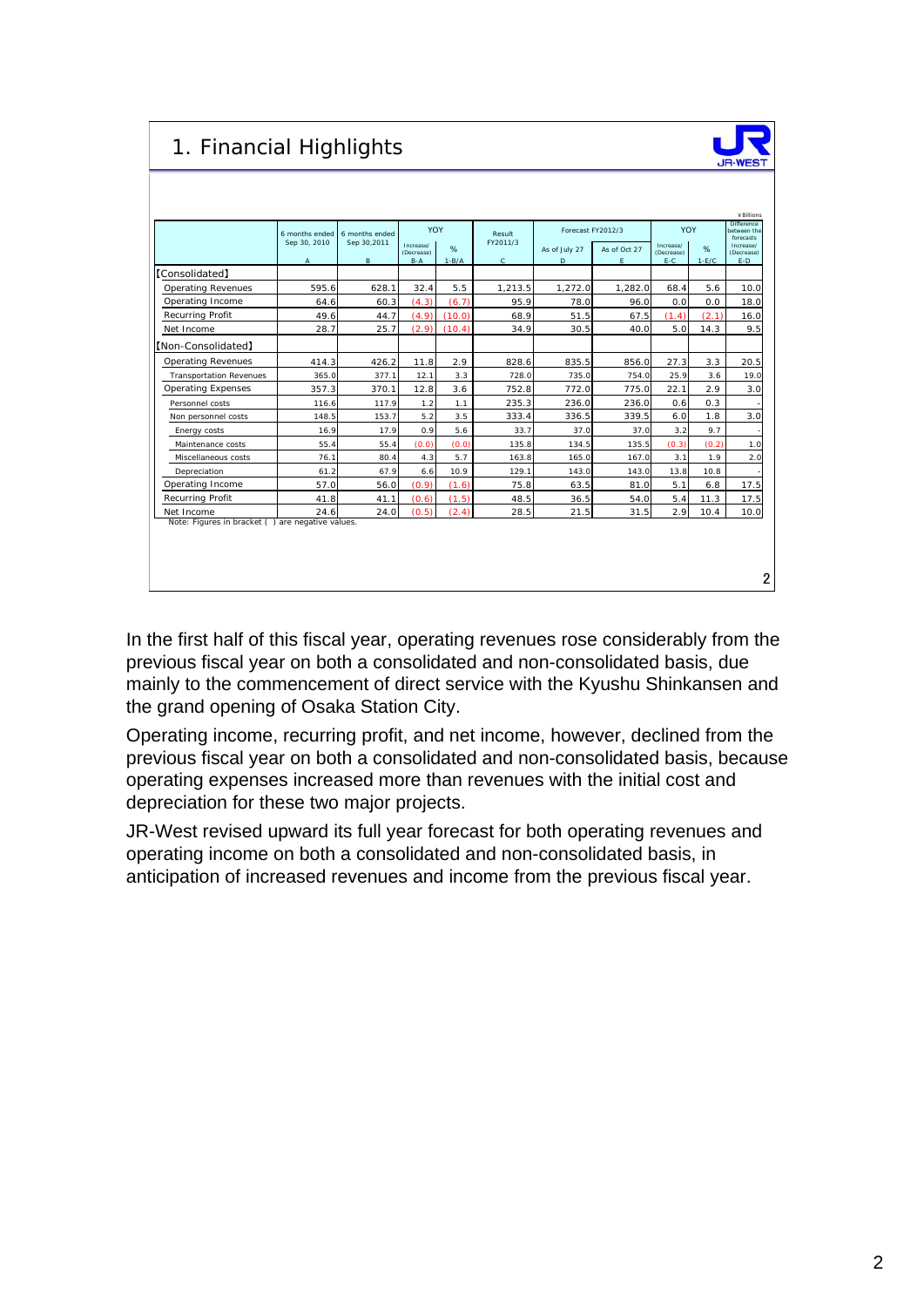## 2. Non-Consolidated Financial Results



|                           | 6 months ended<br>Sep 30, 2010 | 6 months ended<br>Sep 30,2011 |                         | YOY     |
|---------------------------|--------------------------------|-------------------------------|-------------------------|---------|
|                           |                                |                               | Increase/<br>(Decrease) | %       |
|                           | Α                              | B                             | $B-A$                   | $1-B/A$ |
| <b>Operating Revenues</b> | 414.3                          | 426.2                         | 11.8                    | 2.9     |
| Transportation revenues   | 365.0                          | 377.1                         | 12.1                    | 3.3     |
| Other                     | 49.2                           | 49.0                          | (0.2)                   | (0.5)   |
| Operating Expenses        | 357.3                          | 370.1                         | 12.8                    | 3.6     |
| Personnel costs           | 116.6                          | 117.9                         | 1.2                     | 1.1     |
| Non personnel costs       | 148.5                          | 153.7                         | 5.2                     | 3.5     |
| Energy costs              | 16.9                           | 17.9                          | 0.9                     | 5.6     |
| Maintenance costs         | 55.4                           | 55.4                          | (0.0)                   | (0.0)   |
| Miscellaneous costs       | 76.1                           | 80.4                          | 4.3                     | 5.7     |
| Rental payments, etc.     | 12.6                           | 12.6                          | (0.0)                   | (0.3)   |
| Taxes                     | 18.2                           | 17.9                          | (0.3)                   | (1.9)   |
| Depreciation              | 61.2                           | 67.9                          | 6.6                     | 10.9    |
| Operating Income          | 57.0                           | 56.0                          | (0.9)                   | (1.6)   |
| Non-operating revenues    |                                |                               |                         |         |
| and expenses              | (15.1)                         | (14.8)                        | 0.3                     |         |
| Non-operating revenues    | 1.8                            | 1.7                           | (0.0)                   |         |
| Non-operating expenses    | 17.0                           | 16.6                          | (0.4)                   |         |
| Recurring Profit          | 41.8                           | 41.1                          | (0.6)                   | (1.5)   |
| Extraordinary profit      |                                |                               |                         |         |
| and loss, net             | (0.0)                          | (0.7)                         | (0.7)                   |         |
| Extraordinary profit      | 9.3                            | 7.0                           | (2.2)                   |         |
| Extraordinary loss        | 9.3                            | 7.7                           | (1.5)                   |         |
| Net Income                | 24.6                           | 24.0                          | (0.5)                   | (2.4)   |

On a non-consolidated basis, operating revenues rose from the previous fiscal year, as transportation revenues increased by 12.1 billion yen year on year.

However, operating income, recurring profit, and net income declined as a result of a 12.8 billion yen increase in operating expenses, such as non-personnel costs and depreciation.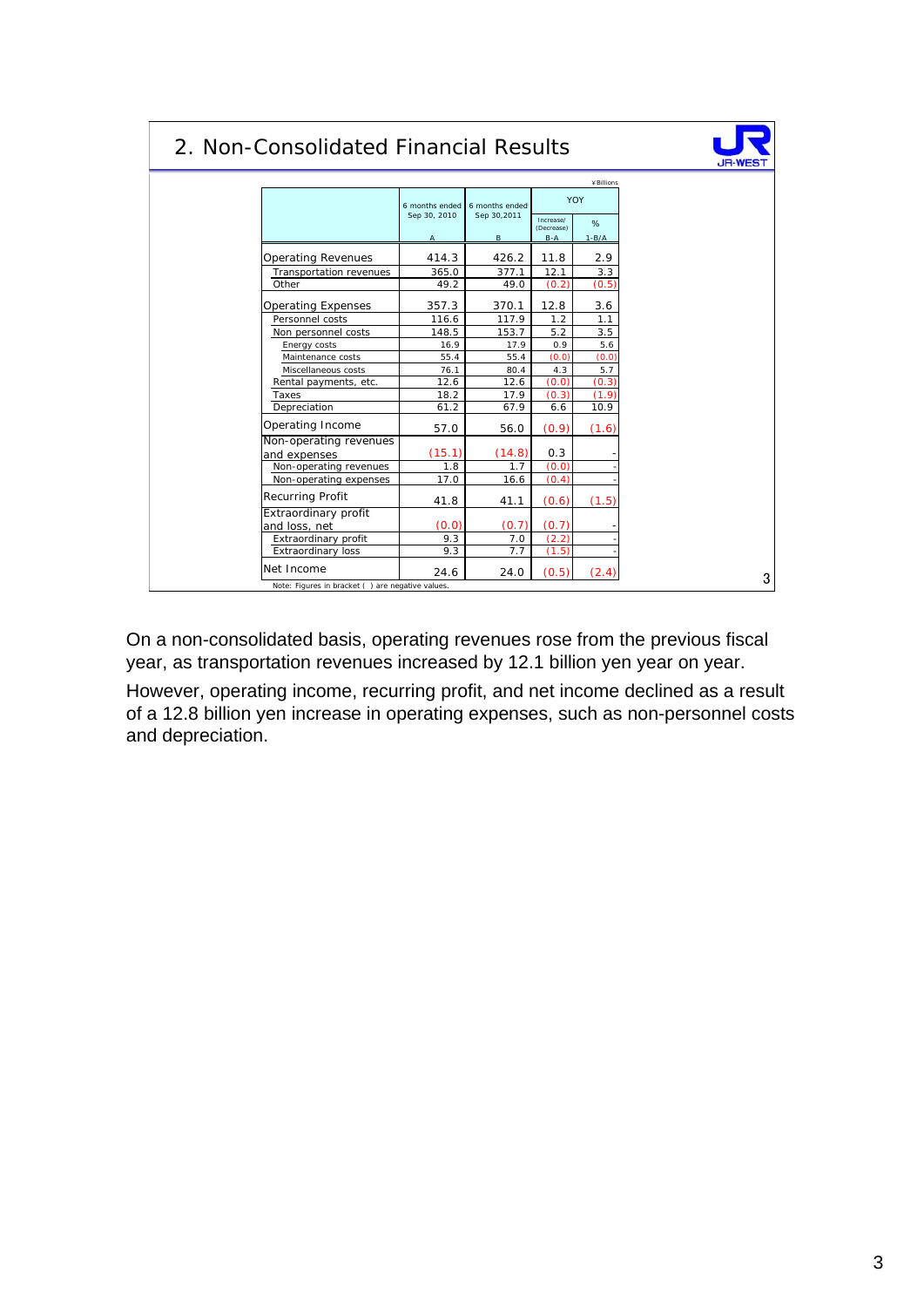|  |  |  | 3. Major Factors for Increase/Decrease in Transportation Revenues |  |
|--|--|--|-------------------------------------------------------------------|--|
|  |  |  |                                                                   |  |



|                           |                            |        |                            | Results for 6 months ended Sep 30, 2011        |             |                            |        | Forecasts for fiscal year ending March 31, 2012 |                                             |
|---------------------------|----------------------------|--------|----------------------------|------------------------------------------------|-------------|----------------------------|--------|-------------------------------------------------|---------------------------------------------|
|                           | Transportation<br>revenues |        | YOY<br>Increase/(Decrease) | Major factors                                  |             | Transportation<br>revenues |        | YOY<br>Increase/(Decrease)                      | Difference from<br>the previous<br>forecast |
|                           |                            | Amount | $\%$                       |                                                | Amount      |                            | Amount | %                                               | Increase/Decrease                           |
|                           |                            |        |                            | Fundamentals (100.3%)                          | 0.5         |                            |        |                                                 |                                             |
|                           |                            |        |                            | Special factors<br>Direct service bewteen      | 8.8<br>1.8  |                            |        |                                                 |                                             |
| Shinkansen                | 174.3                      | 13.3   | 8.3                        | Convenient holidays<br>Osaka Station City      | .<br>0.6    | 348.3                      | 24.4   | 7.5                                             | 17.3                                        |
|                           |                            |        |                            | Abolition of toll-free expressways             | 0.4         |                            |        |                                                 |                                             |
|                           |                            |        |                            | The Great East Japan Earthquake<br>etc.        | <br>(1.0)   |                            |        |                                                 |                                             |
|                           |                            |        |                            | Fundamentals (99.1%)                           | (1.2)       |                            |        |                                                 |                                             |
|                           |                            |        |                            | Special factors                                |             |                            |        |                                                 |                                             |
| Kyoto-Osaka-              |                            |        |                            | Osaka Station City                             | 1.6         |                            |        |                                                 |                                             |
| Kobe Area<br>conventional | 143.4                      | (0.1)  | (0.1)                      | Golden week · Summer holidays ·                | <br>0.3<br> | 286.3                      | 1.9    | 0.7                                             | 0.5                                         |
| lines                     |                            |        |                            | The Great East Japan Earthquake                | (0.6)       |                            |        |                                                 |                                             |
|                           |                            |        |                            | Typhoons                                       | (0.4)       |                            |        |                                                 |                                             |
|                           |                            |        |                            | etc.                                           |             |                            |        |                                                 |                                             |
|                           |                            |        |                            | Fundamentals (99.2%)                           | (0.4)       |                            |        |                                                 |                                             |
| Other                     |                            |        |                            | Special factors<br>Golden week Summer holidays |             |                            |        |                                                 |                                             |
| coventional               | 59.3                       | (1.0)  | (1.7)                      |                                                | 0.2<br>     | 119.2                      | (0.3)  | (0.3)                                           | 1.0                                         |
| lines                     |                            |        |                            | The Great East Japan Earthquake                | (0.5)       |                            |        |                                                 |                                             |
|                           |                            |        |                            | Typhoons<br>etc.                               | (0.3)       |                            |        |                                                 |                                             |
|                           | 377.1                      | 12.1   | 3.3                        |                                                |             | 754.0                      | 25.9   | 3.6                                             | 19.0                                        |

Transportation revenues for the subject period increased 12.1 billion yen from the same period of the previous fiscal year to 377.1 billion yen, as a result of several positive factors, such as 8.8 billion yen from the impact of the direct service with the Kyushu Shinkansen, 2.3 billion yen from the grand opening of Osaka Station City, and more passengers than expectation during the "golden week" and summer holidays.

In terms of the effects from the Great East Japan Earthquake, we estimate the negative impact through June at 2.2 billion yen, but since July the impact has been minimal.

JR-West revised upward its estimate of the positive impact from the direct through-service with the Kyushu Shinkansen, from 12.0 to 15.0 billion yen, taking into considering the positive trend in Shinkansen use. We also lowered our estimate for the negative impact from the Great East Japan Earthquake from 13.0 to 2.2 billion yen. As a result, JR-West increased its forecast for transportation revenues in this fiscal year by 19.0 billion yen to 754.0 billion yen, an increase of 25.9 billion yen from the previous fiscal year.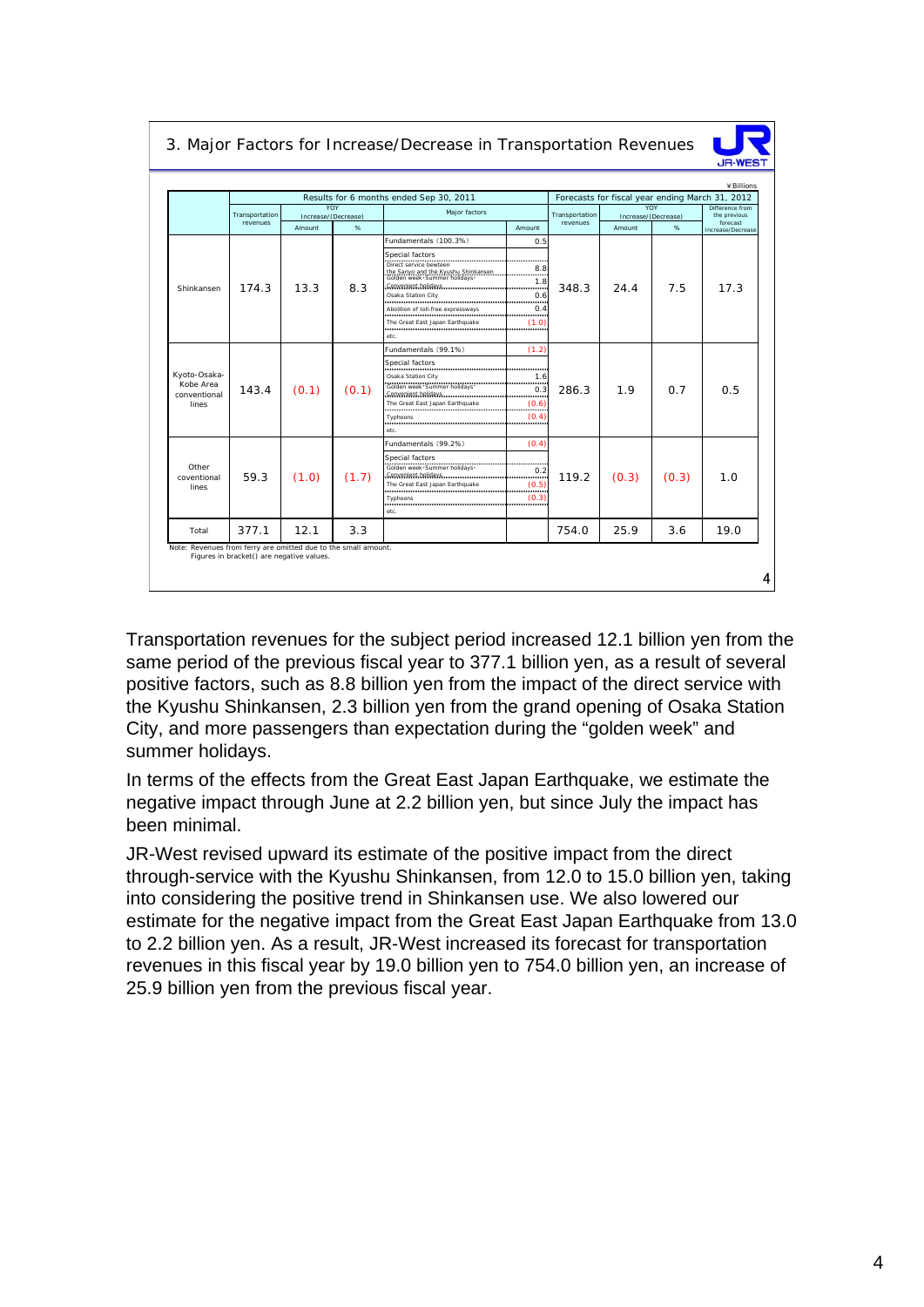| 4. Transportation Revenues and Passenger-Kilometers |                   |                                         |                |                   |                                         |                |                      |                                         |                        |                    |                                         | <b>JR-WEST</b>                   |
|-----------------------------------------------------|-------------------|-----------------------------------------|----------------|-------------------|-----------------------------------------|----------------|----------------------|-----------------------------------------|------------------------|--------------------|-----------------------------------------|----------------------------------|
|                                                     |                   |                                         |                |                   |                                         |                |                      |                                         |                        |                    |                                         |                                  |
|                                                     |                   | <b>Transportation Revenues</b>          |                |                   |                                         | ¥Billions      | Passenger-Kilometers |                                         |                        |                    |                                         | Millions of passenger-kilometers |
|                                                     |                   | Results for 6 months ended Sep 30, 2011 |                |                   | 2Q Result (3 months ended Sep 30, 2011) |                |                      | Results for 6 months ended Sep 30, 2011 |                        |                    | 2Q Result (3 months ended Sep 30, 2011) |                                  |
| Total                                               | FY2011/3<br>365.0 | FY2012/3<br>377.1                       | YOY<br>12.1    | FY2011/3<br>187.2 | FY2012/3<br>197.0                       | YOY<br>9.7     | FY2011/3<br>26,619   | FY2012/3<br>27,197                      | YOY<br>578             | FY2011/3<br>13,529 | FY2012/3<br>14,025                      | YOY<br>496                       |
|                                                     |                   |                                         | 3.3%<br>13.3   |                   |                                         | 5.2%<br>9.4    |                      |                                         | 2.2%<br>663            |                    |                                         | 3.7%<br>469                      |
| Shinkansen                                          | 161.0             | 174.3                                   | 8.3%<br>(0.0)  | 83.5              | 93.0                                    | 11.3%<br>(0.0) | 7,696                | 8.359                                   | 8.6%<br>$\epsilon$     | 4,034              | 4,503                                   | 11.6%<br>$\mathbf{G}$            |
| <b>Commuter Passes</b>                              | 4.5               | 4.5                                     | (0.2%<br>13.3  | 2.2               | 2.2                                     | (0.4%<br>9.4   | 368                  | 368                                     | (0.1%<br>663           | 182                | 181                                     | (0.3%<br>470                     |
| Non-Commuter Passer                                 | 156.4             | 169.8                                   | 8.5%           | 81.3              | 90.7                                    | 11.7%          | 7,328                | 7,991                                   | 9.1%                   | 3,851              | 4,322                                   | 12.2%                            |
| Conventional Lines                                  | 204.0             | 202.8                                   | (1.2)<br>(0.6% | 103.6             | 103.9                                   | 0.3<br>0.3%    | 18,923               | 18,838                                  | (84)<br>(0.4%          | 9,495              | 9,522                                   | 26<br>0.3%                       |
| <b>Commuter Passes</b>                              | 71.4              | 71.4                                    | (0.0)<br>0.0%  | 35.3              | 35.3                                    | 0.0<br>0.2%    | 11,747               | 11,755                                  | $\overline{7}$<br>0.1% | 5,735              | 5,741                                   | 5<br>0.1%                        |
| Non-Commuter Passes                                 | 132.5             | 131.3                                   | (1.2)<br>(0.9% | 68.3              | 68.5                                    | 0.2<br>0.4%    | 7,175                | 7,082                                   | (92)<br>(1.3%          | 3,759              | 3,780                                   | 21<br>0.6%                       |
| Kyoto-Osaka-Kobe<br>Area                            | 143.6             | 143.4                                   | (0.1)<br>(0.1% | 71.9              | 72.4                                    | 0.4<br>0.6%    | 14,310               | 14,282                                  | (27)<br>(0.2%          | 7,114              | 7,145                                   | 30<br>0.4%                       |
| <b>Commuter Passes</b>                              | 57.5              | 57.6                                    | 0.0<br>0.1%    | 28.4              | 28.5                                    | 0.0<br>0.2%    | 9,463                | 9,478                                   | 15<br>0.2%             | 4,632              | 4,640                                   | 8<br>0.2%                        |
| Non-Commuter Passes                                 | 86.1              | 85.8                                    | (0.2)<br>(0.3% | 43.5              | 43.8                                    | 0.3<br>0.9%    | 4,847                | 4,804                                   | (43)<br>(0.9%          | 2,482              | 2,504                                   | 22<br>0.9%                       |
| Other Lines                                         | 60.3              | 59.3                                    | (1.0)<br>(1.7% | 31.6              | 31.5                                    | (0.1)<br>(0.5% | 4,612                | 4,555                                   | (57<br>(1.2%           | 2,380              | 2,377                                   | -63<br>(0.1%                     |
| Commuter Passes                                     | 13.8              | 13.8                                    | (0.0)<br>(0.4% | 6.8               | 6.8                                     | (0,0)<br>(0.1% | 2,284                | 2,276                                   | -67<br>(0.3%           | 1,102              | 1,100                                   | $\left(2\right)$<br>(0.2%        |
| Non-Commuter Passes                                 | 46.4              | 45.5                                    | (0.9)<br>(2.1% | 24.8              | 24.6                                    | (0.1)<br>(0.6% | 2,327                | 2,278                                   | (49)<br>(2.1%          | 1,277              | 1,276                                   | (1)<br>(0.196)                   |
| Note: Figures in bracket () are negative values.    |                   |                                         |                |                   |                                         |                |                      |                                         |                        |                    |                                         |                                  |
|                                                     |                   |                                         |                |                   |                                         |                |                      |                                         |                        |                    |                                         |                                  |
|                                                     |                   |                                         |                |                   |                                         |                |                      |                                         |                        |                    |                                         | 5                                |

This chart shows transportation revenues and amounts.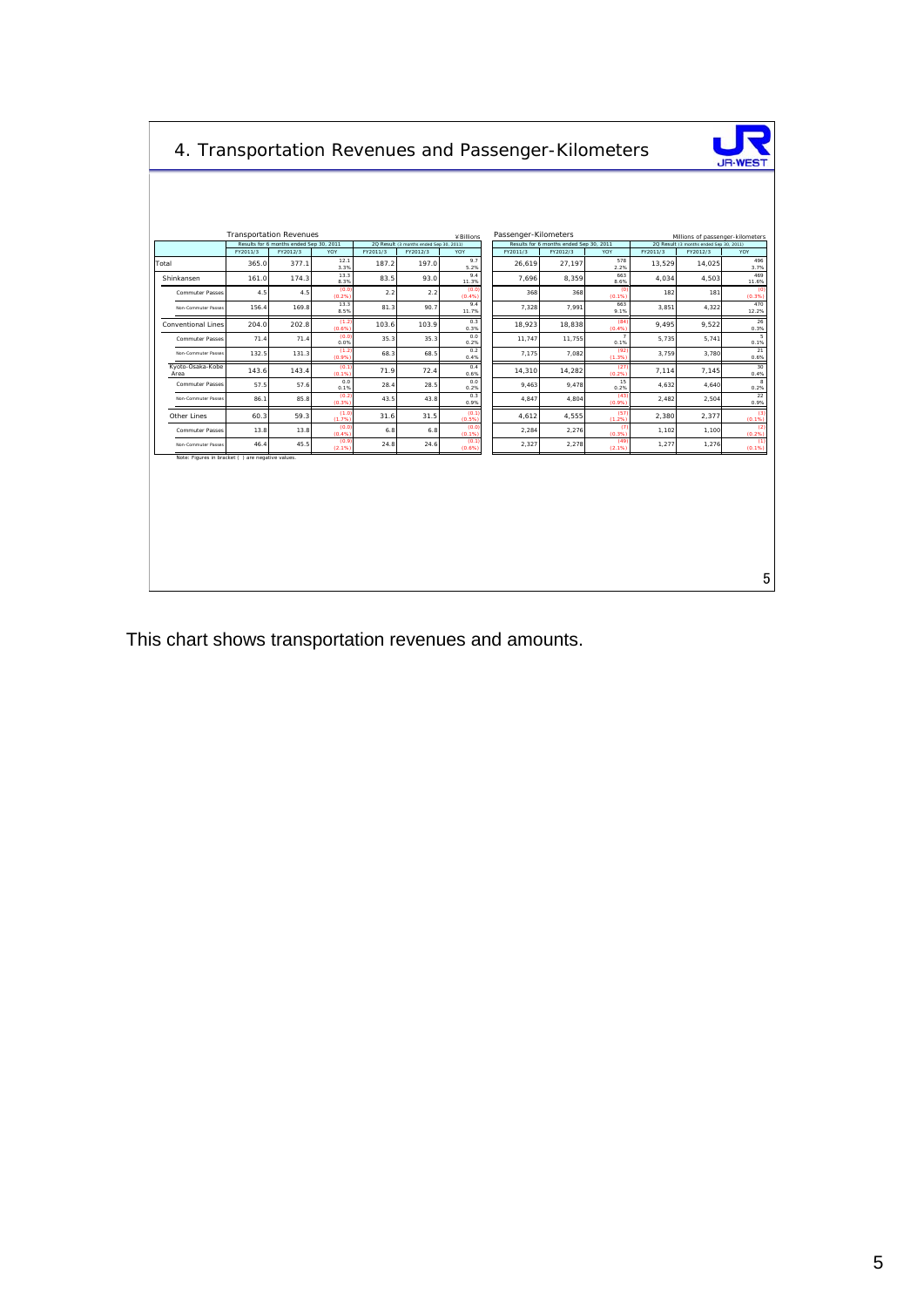|                                                 |       |                         |          | Results for 6 months ended Sep 30, 2011                                                                                                                       |       |                         |                      | Forecasts for fiscal year ending March 31, 2012                                                                                                           | ¥ Billions                                                    |
|-------------------------------------------------|-------|-------------------------|----------|---------------------------------------------------------------------------------------------------------------------------------------------------------------|-------|-------------------------|----------------------|-----------------------------------------------------------------------------------------------------------------------------------------------------------|---------------------------------------------------------------|
| Item                                            |       | Increase/<br>(Decrease) | YOY<br>% | Major factors                                                                                                                                                 |       | Increase/<br>(Decrease) | YOY<br>$\frac{1}{2}$ | Major factors                                                                                                                                             | Difference from the<br>previous forecast<br>Increase/Decrease |
| Personnel costs                                 | 117.9 | 1.2                     | 1.1      | Increase in amortization of accumulated<br>unrecognized actuarial differences due to<br>revision of basic rate of retirement benefits<br>obligation 0.4, etc. | 236.0 | 0.6                     | 0.3                  | Increase in amortization of accumulated<br>unrecognized actuarial differences due to<br>revision of basic rate of retirement benefits<br>obligation, etc. |                                                               |
| Energy costs                                    | 17.9  | 0.9                     | 5.6      | Increase in fuel price 0.7<br>Increase in train-kilometer 0.4 etc.                                                                                            | 37.0  | 3.2                     | 9.7                  | Increase in fuel price<br>Increase in train-kilometer                                                                                                     | -                                                             |
| Maintenance<br>costs                            | 55.4  | (0.0)                   | (0.0)    | Decrease in maintenance work<br>contributed by third parties (1.8)<br>Increase in maintenance costs for<br>structures 0.3. etc.                               | 135.5 | (0.3)                   | (0.2)                | Decrease in maintenance work<br>contributed by third parties                                                                                              | 1.0                                                           |
| Miscellaneous<br>costs                          | 80.4  | 4.3                     | 5.7      | Increase in advertising expenses 1.2<br>Increase in payments for other JR<br>companies 0.8<br>Increase in sales charge 0.4<br>etc.                            | 167.0 | 3.1                     | 1.9                  | Increase in payments for other JR<br>companies                                                                                                            | 2.0                                                           |
| Rental<br>Payments,<br>etc                      | 12.6  | (0.0)                   | (0.3)    |                                                                                                                                                               | 25.0  | (0.1)                   | (0.5)                |                                                                                                                                                           |                                                               |
| Taxes                                           | 17.9  | (0.3)                   | (1.9)    | Decrease in property taxes, etc.                                                                                                                              | 31.5  | 1.6                     | 5.6                  | Increase in property taxes, etc.                                                                                                                          |                                                               |
| Depreciation and<br>amortization                | 67.9  | 6.6                     | 10.9     | Increase in facilities                                                                                                                                        | 143.0 | 13.8                    | 10.8                 | Increase in facilities                                                                                                                                    |                                                               |
| Total                                           | 370.1 | 12.8                    | 3.6      |                                                                                                                                                               | 775.0 | 22.1                    | 2.9                  |                                                                                                                                                           | 3.0                                                           |
| Note: Figures in bracket() are negative values. |       |                         |          |                                                                                                                                                               |       |                         |                      |                                                                                                                                                           |                                                               |
|                                                 |       |                         |          |                                                                                                                                                               |       |                         |                      |                                                                                                                                                           |                                                               |

Operating expenses on a non-consolidated basis for the subject period increased 12.8 billion yen from the previous fiscal year to 370.1 billion yen, due mainly to the increase in miscellaneous costs such as advertising expenses and sales charge, along with depreciation in accordance with the commencement of two major projects.

Operating expenses in this fiscal year is anticipated to increase 22.1 billion yen from the previous fiscal year to 775.0 billion yen.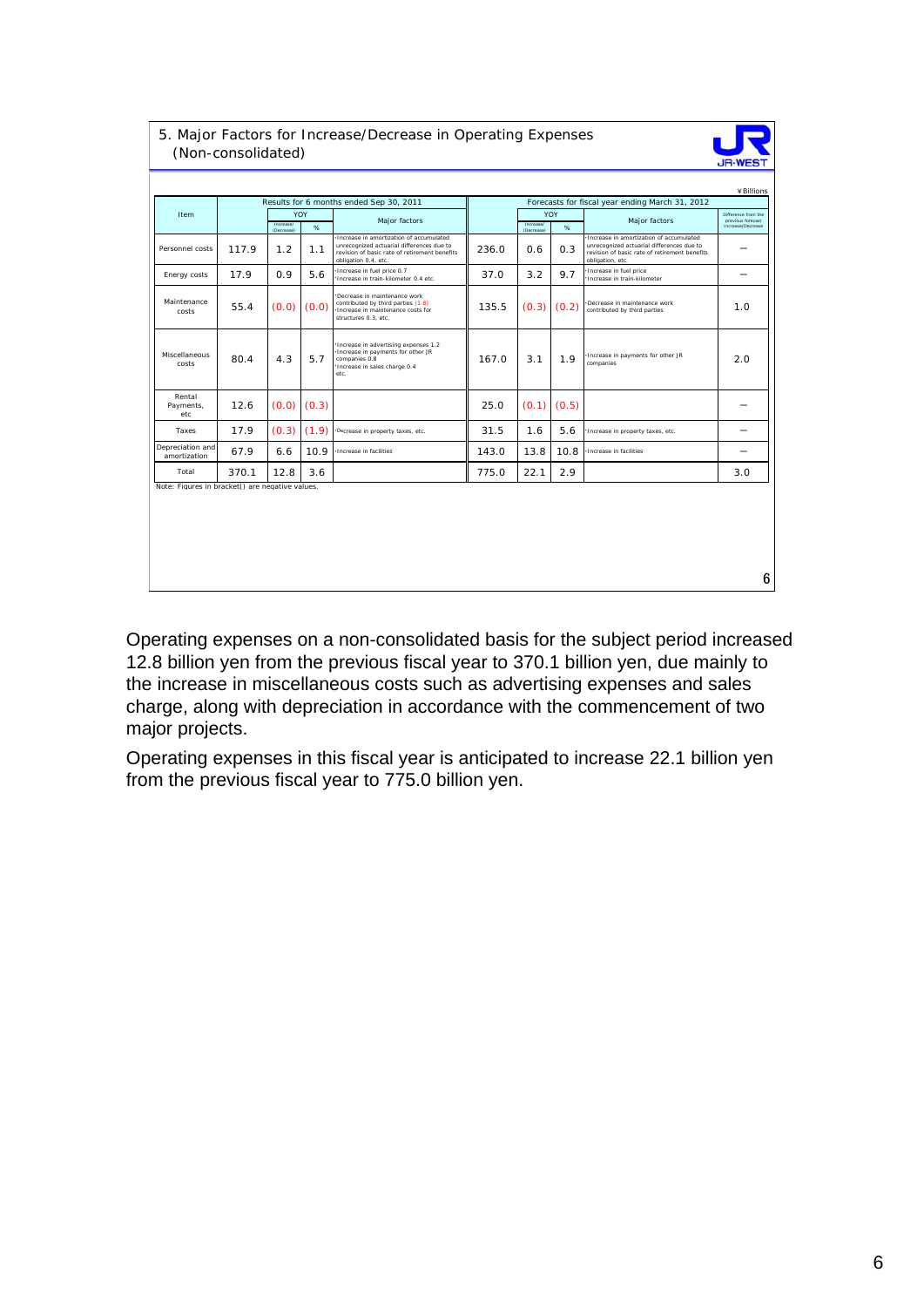# 6. Consolidated Financial Results



|                                        | 6 months ended<br>Sep 30, 2010 | 6 months ended<br>Sep 30,2011 |                                  | ¥ Billions<br>YOY |
|----------------------------------------|--------------------------------|-------------------------------|----------------------------------|-------------------|
|                                        | A                              | B                             | Increase/<br>(Decrease)<br>$B-A$ | %<br>$1 - B/A$    |
| <b>Operating Revenues</b>              | 595.6                          | 628.1                         | 32.4                             | 5.5               |
| <b>Operating Expenses</b>              | 530.9                          | 567.7                         | 36.7                             | 6.9               |
| Operating Income                       | 64.6                           | 60.3                          | (4.3)                            | (6.7)             |
| Non-operating revenues<br>and expenses | (15.0)                         | (15.6)                        | (0.6)                            |                   |
| Non-operating revenues                 | 2.9                            | 2.4                           | (0.4)                            |                   |
| Non-operating expenses                 | 17.9                           | 18.1                          | 0.2                              |                   |
| <b>Recurring Profit</b>                | 49.6                           | 44.7                          | (4.9)                            | (10.0)            |
| Extraordinary profit and<br>loss, net  | 0.0                            | (0.3)                         | (0.4)                            |                   |
| Extraordinary profit                   | 10.1                           | 9.4                           | (0.7)                            |                   |
| Extraordinary loss                     | 10.1                           | 9.8                           | (0.3)                            |                   |
| Net Income                             | 28.7                           | 25.7                          | (2.9)                            | (10.4)            |
| Comprehensive Income                   | 27.0                           | 24.9                          | (2.1)                            | (7.8)             |

In terms of the financial results for the subject period, on a consolidated basis operating revenues rose 32.4 billion yen from the previous fiscal year to 628.1 billion yen, while operating income declined 4.3 billion yen to 60.3 billion yen, recurring profit declined 4.9 billion yen to 44.7 billion yen, and net income declined 2.9 billion yen to 25.7 billion yen.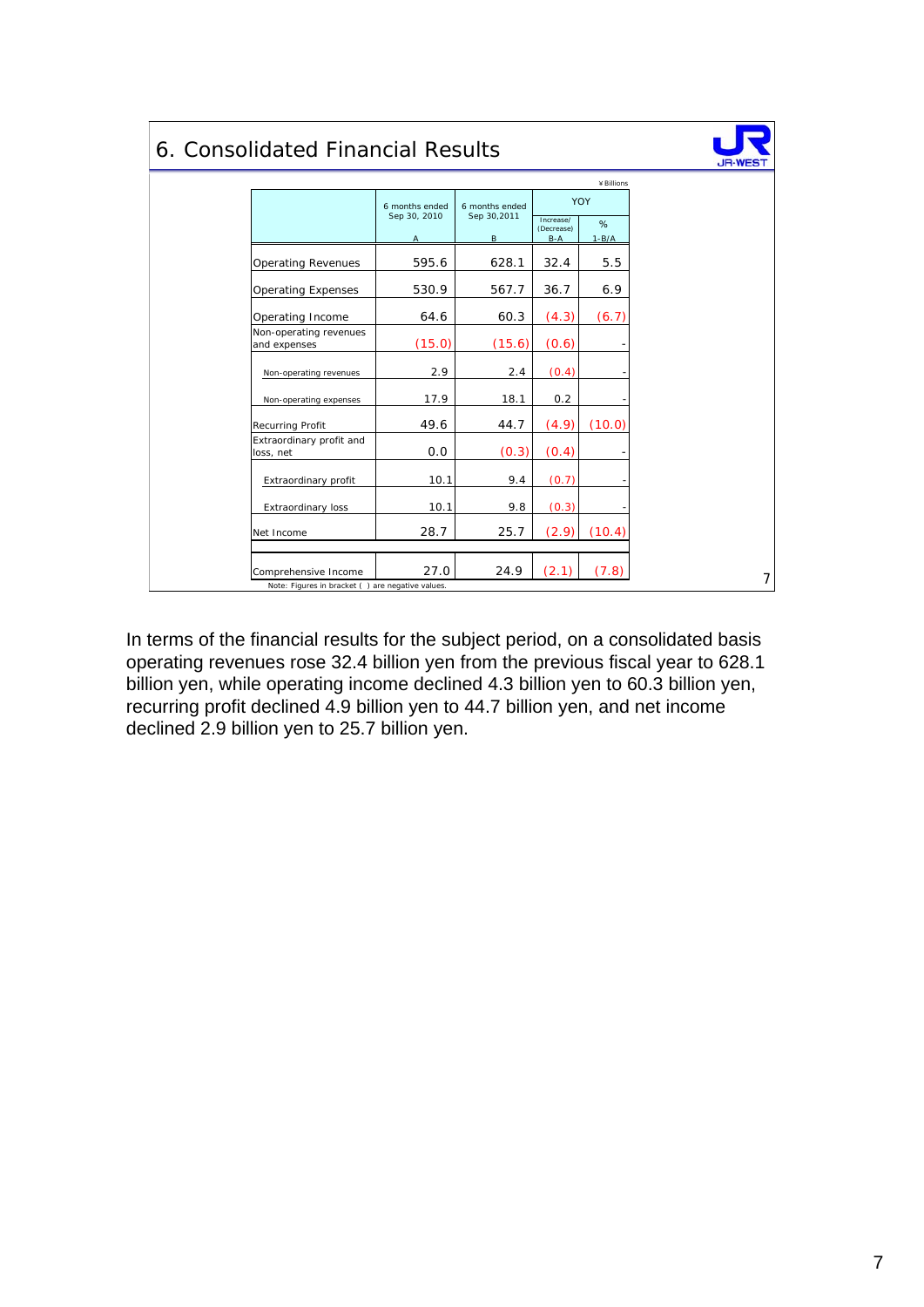|                                          |                                |                               |                                  | ¥ Billions     |
|------------------------------------------|--------------------------------|-------------------------------|----------------------------------|----------------|
|                                          | 6 months ended<br>Sep 30, 2010 | 6 months ended<br>Sep 30,2011 | <b>YOY</b>                       |                |
|                                          | A                              | B                             | Increase/<br>(Decrease)<br>$B-A$ | %<br>$1 - B/A$ |
| Operating Revenues* <sup>1</sup>         | 595.6                          | 628.1                         | 32.4                             | 5.5            |
| Transportation                           | 403.3                          | 414.6                         | 11.2                             | 2.8            |
| Sales of goods and food services         | 99.7                           | 115.0                         | 15.3                             | 15.4           |
| Sales of goods and food services         | 67.0                           | 67.0                          | 0.0                              | 0.0            |
| Department Store                         | 30.1                           | 45.3                          | 15.1                             | 50.1           |
| Real estate                              | 35.9                           | 43.7                          | 7.8                              | 21.8           |
| Shopping center                          | 23.7                           | 26.7                          | 3.0                              | 12.7           |
| Real estate lease and sale* <sup>3</sup> | 11.3<br>[0.6]                  | 16.2<br>[3.0]                 | 4.8                              | 42.9           |
| Other businesses                         | 56.6                           | 54.6                          | (1.9)                            | (3.5)          |
| Hotel                                    | 15.8                           | 15.2                          | (0.6)                            | (4.0)          |
| Nippon Travel Agency                     | 17.4                           | 15.3                          | (2.0)                            | (12.0)         |
| Operating Income* <sup>2</sup>           | 64.6                           | 60.3                          | (4.3)                            | (6.7)          |
| Transportation                           | 49.8                           | 49.5                          | (0.3)                            | (0.6)          |
| Sales of goods and food services         | 2.0                            | (1.9)                         | (3.9)                            |                |
| Sales of goods and food services         | 1.7                            | 1.9                           | 0.1                              | 8.3            |
| Department Store                         | 0.0                            | (4.0)                         | (4.1)                            |                |
| Real estate                              | 11.4                           | 11.6                          | 0.1                              | 1.3            |
| Shopping center                          | 3.7                            | 3.9                           | 0.1                              | 5.3            |
| Real estate lease and sale               | 1.4                            | 3.1                           | 1.7                              | 123.6          |
| Other businesses                         | 0.8                            | 0.3                           | (0.5)                            | (58.3)         |
| Hotel                                    | 0.6                            | 0.3                           | (0.2)                            | (43.7)         |
| Nippon Travel Agency                     | (1.2)                          | (1.6)                         | (0.4)                            |                |

#### 7. Consolidated Financial Results (Segment Information)

In the retail business, segment operating revenues increased 15.3 billion yen from the previous fiscal year to 115.0 billion yen owing to the opening of JR Osaka Mitsukoshi Isetan, although the sales trend is below initial expectations. In terms of operating income, however, the segment posted an operating loss of 1.9 billion yen, a decrease of 3.9 billion yen from the previous fiscal year. This was due mainly to the increase in initial expenses and depreciation in accordance with the department store opening.

In the real estate business, segment operating revenues increased 7.8 billion yen from the previous fiscal year to 43.7 billion yen, with operating income up 0.1 billion yen to 11.6 billion yen. This was due mainly to the positive sales trend at the shopping center "LUCUA", the opening of business offices in the North Gate Building, and an increase in condominium sales.

In the other businesses, segment operating revenues from hotels and the travel agency decreased in the first quarter due to the Great East Japan Earthquake, but gradually recovered in the second quarter. As a result, operating revenues decreased only 1.9 billion yen from the previous fiscal year; with operating income down only 0.5 billion yen.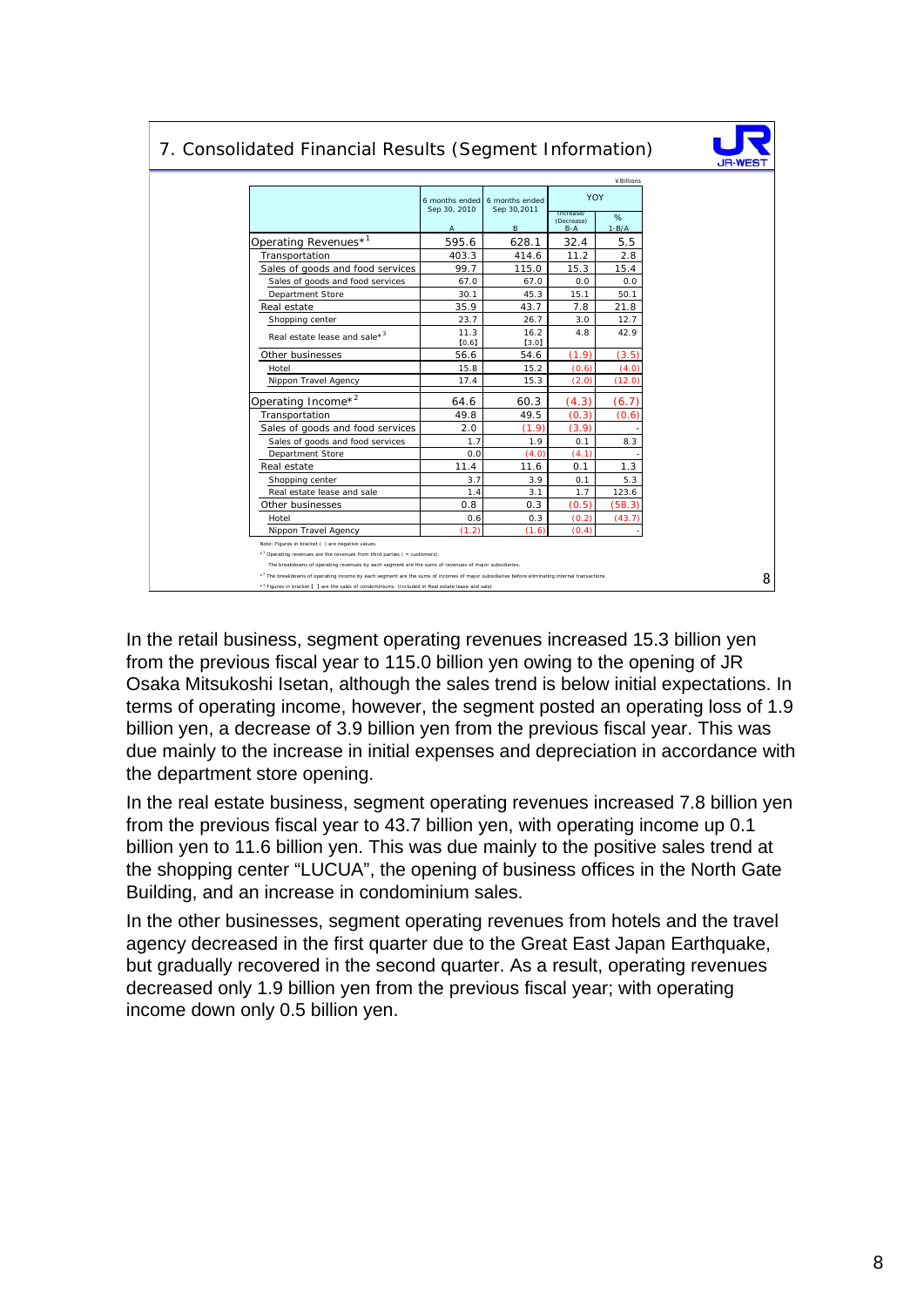## 8. Non-Consolidated Financial Forecasts



|                                     | Result         |               | Forecast FY2012/3 |                         | YOY     | <b>Difference</b><br>between the<br>forecasts |
|-------------------------------------|----------------|---------------|-------------------|-------------------------|---------|-----------------------------------------------|
|                                     | FY2011/3       | As of July 27 | As of Oct 27      | Increase/<br>(Decrease) | %       | Increase/<br>(Decrease)                       |
|                                     | $\overline{A}$ | B             | $\mathsf{C}$      | $C - A$                 | $1-C/A$ | $C - B$                                       |
| <b>Operating Revenues</b>           | 828.6          | 835.5         | 856.0             | 27.3                    | 3.3     | 20.5                                          |
| Transportation revenues             | 728.0          | 735.0         | 754.0             | 25.9                    | 3.6     | 19.0                                          |
| Other                               | 100.6          | 100.5         | 102.0             | 1.3                     | 1.4     | 1.5                                           |
| <b>Operating Expenses</b>           | 752.8          | 772.0         | 775.0             | 22.1                    | 2.9     | 3.0                                           |
| Personnel costs                     | 235.3          | 236.0         | 236.0             | 0.6                     | 0.3     |                                               |
| Non personnel costs                 | 333.4          | 336.5         | 339.5             | 6.0                     | 1.8     | 3.0                                           |
| Energy costs                        | 33.7           | 37.0          | 37.0              | 3.2                     | 9.7     |                                               |
| Maintenance costs                   | 135.8          | 134.5         | 135.5             | (0.3)                   | (0.2)   | 1.0                                           |
| Miscellaneous costs                 | 163.8          | 165.0         | 167.0             | 3.1                     | 1.9     | 2.0                                           |
| Rental payments, etc.               | 25.1           | 25.0          | 25.0              | (0.1)                   | (0.5)   |                                               |
| Taxes                               | 29.8           | 31.5          | 31.5              | 1.6                     | 5.6     |                                               |
| Depreciation                        | 129.1          | 143.0         | 143.0             | 13.8                    | 10.8    |                                               |
| Operating Income                    | 75.8           | 63.5          | 81.0              | 5.1                     | 6.8     | 17.5                                          |
| Non-operating revenues and expenses | (27.2)         | (27.0)        | (27.0)            | 0.2                     |         |                                               |
| Non-operating revenues              | 7.0            | 6.5           | 6.5               | (0.5)                   |         |                                               |
| Non-operating expenses              | 34.3           | 33.5          | 33.5              | (0.8)                   |         |                                               |
| Recurring Profit                    | 48.5           | 36.5          | 54.0              | 5.4                     | 11.3    | 17.5                                          |
| Extraordinary profit and loss, net  | (0.4)          |               |                   |                         |         |                                               |
| Extraordinary profit                | 48.9           |               |                   |                         |         |                                               |
| <b>Extraordinary loss</b>           | 49.4           |               |                   |                         |         |                                               |
| Net Income                          | 28.5           | 21.5          | 31.5              | 2.9                     | 10.4    | 10.0                                          |

JR-West revised upward its forecast for operating revenues in the current fiscal year on non-consolidated basis by 20.5 billion yen to 856.0 billion yen, as the transportation revenue forecast was revised upward by 19.0 billion yen to 754.0 billion yen. The forecast for operating expenses for the current fiscal year was revised upward to 775.0 billion yen, due mainly to a 1.0 billion yen increase in maintenance costs, and a 2.0 billion yen increase in miscellaneous costs.

As a result, operating income in the current fiscal year, on a non-consolidated basis, is anticipated to increase 17.5 billion yen from the previous forecast to 81.0 billion yen.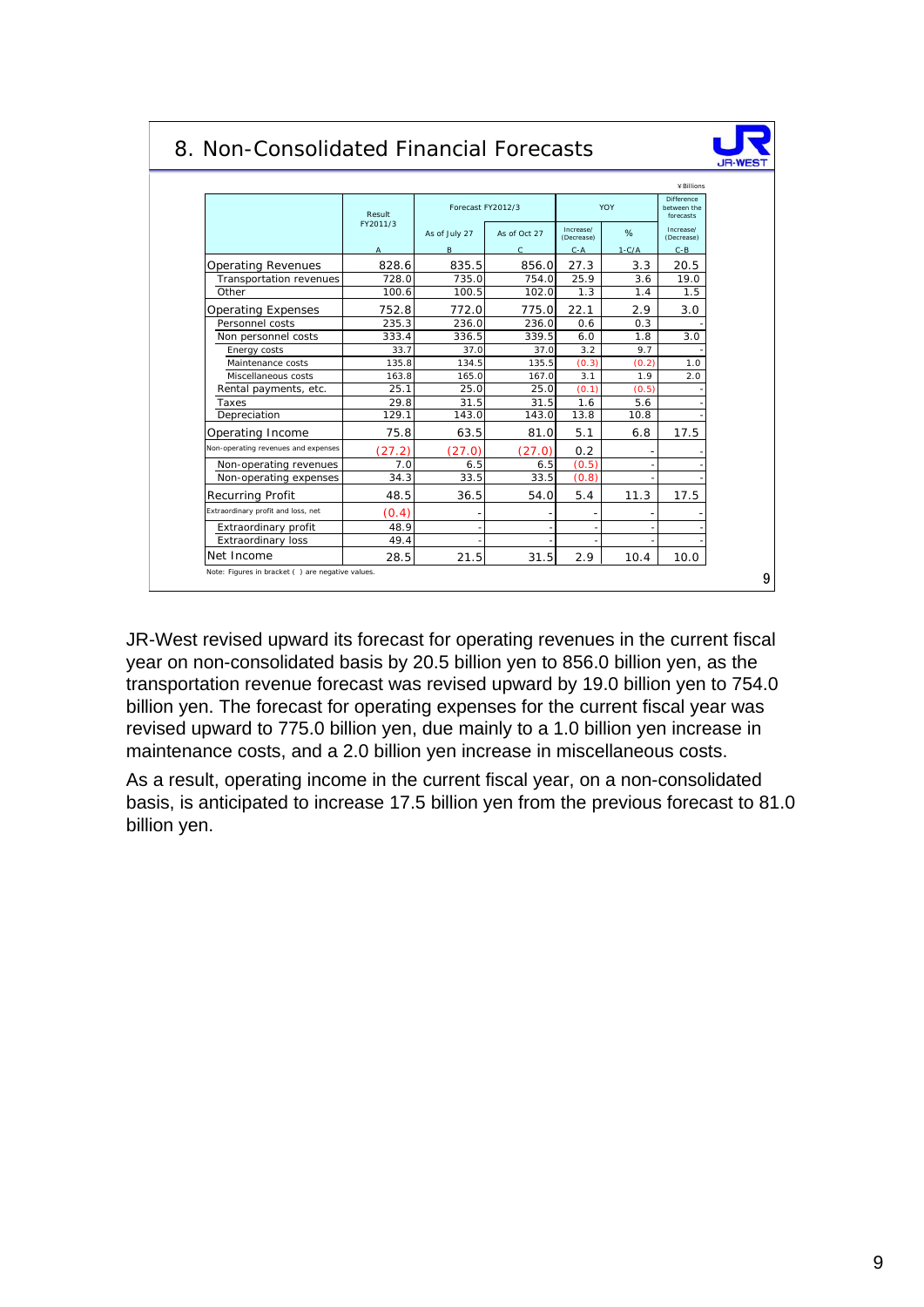## 9. Consolidated Financial Forecasts



|                                                 | Result                   | Forecast FY2012/3  |                              |                                    | YOY          | Difference<br>between the<br>forecasts |
|-------------------------------------------------|--------------------------|--------------------|------------------------------|------------------------------------|--------------|----------------------------------------|
|                                                 | FY2011/3<br>$\mathsf{A}$ | As of July 27<br>B | As of Oct 27<br>$\mathsf{C}$ | Increase/<br>(Decrease)<br>$C - A$ | %<br>$1-C/A$ | Increase/<br>(Decrease)<br>$C - B$     |
| <b>Operating Revenues</b>                       | 1,213.5                  | 1,272.0            | 1,282.0                      | 68.4                               | 5.6          | 10.0                                   |
| <b>Operating Expenses</b>                       | 1,117.5                  | 1,194.0            | 1,186.0                      | 68.4                               | 6.1          | (8.0)                                  |
| Operating Income                                | 95.9                     | 78.0               | 96.0                         | 0.0                                | 0.0          | 18.0                                   |
| Non-operating revenues and<br>expenses          | (27.0)                   | (26.5)             | (28.5)                       | (1.4)                              |              | (2.0)                                  |
| Non-operating revenues                          | 9.4                      | 8.6                | 7.6                          | (1.8)                              |              | (1.0)                                  |
| Non-operating expenses                          | 36.5                     | 35.1               | 36.1                         | (0.4)                              |              | 1.0                                    |
| Recurring Profit                                | 68.9                     | 51.5               | 67.5                         | (1.4)                              | (2.1)        | 16.0                                   |
| Extraordinary profit and loss,<br>net           | (7.9)                    | (1.5)              | (2.5)                        | 5.4                                |              | (1.0)                                  |
| Extraordinary profit                            | 51.1                     |                    |                              |                                    |              |                                        |
| <b>Extraordinary loss</b>                       | 59.0                     |                    |                              |                                    |              |                                        |
| Net Income                                      | 34.9                     | 30.5               | 40.0                         | 5.0                                | 14.3         | 9.5                                    |
| $(\yen)^*$ <sup>1</sup><br>Net income per share | 18,066.01                | 157.51             | 206.57                       |                                    |              |                                        |

For its consolidated financial forecast, JR-West revised upward the forecast of operating revenues in the current fiscal year by 10.0 billion yen from the previous forecast to 1,282.0 billion yen, mainly as JR-West increased the forecast for nonconsolidated operating revenues by 20.5 billion yen, and decreased the forecast for sales of JR Osaka Mitsukoshi Isetan.

The forecast of operating expenses has been revised downward by 8.0 billion yen from the previous result to 1,186.0 billion yen, due mainly to a decrease in costs in proportion to the decrease in sales. As a result, operating income in this fiscal year on a consolidated basis is anticipated to increase 18.0 billion yen from the previous forecast to 96.0 billion yen.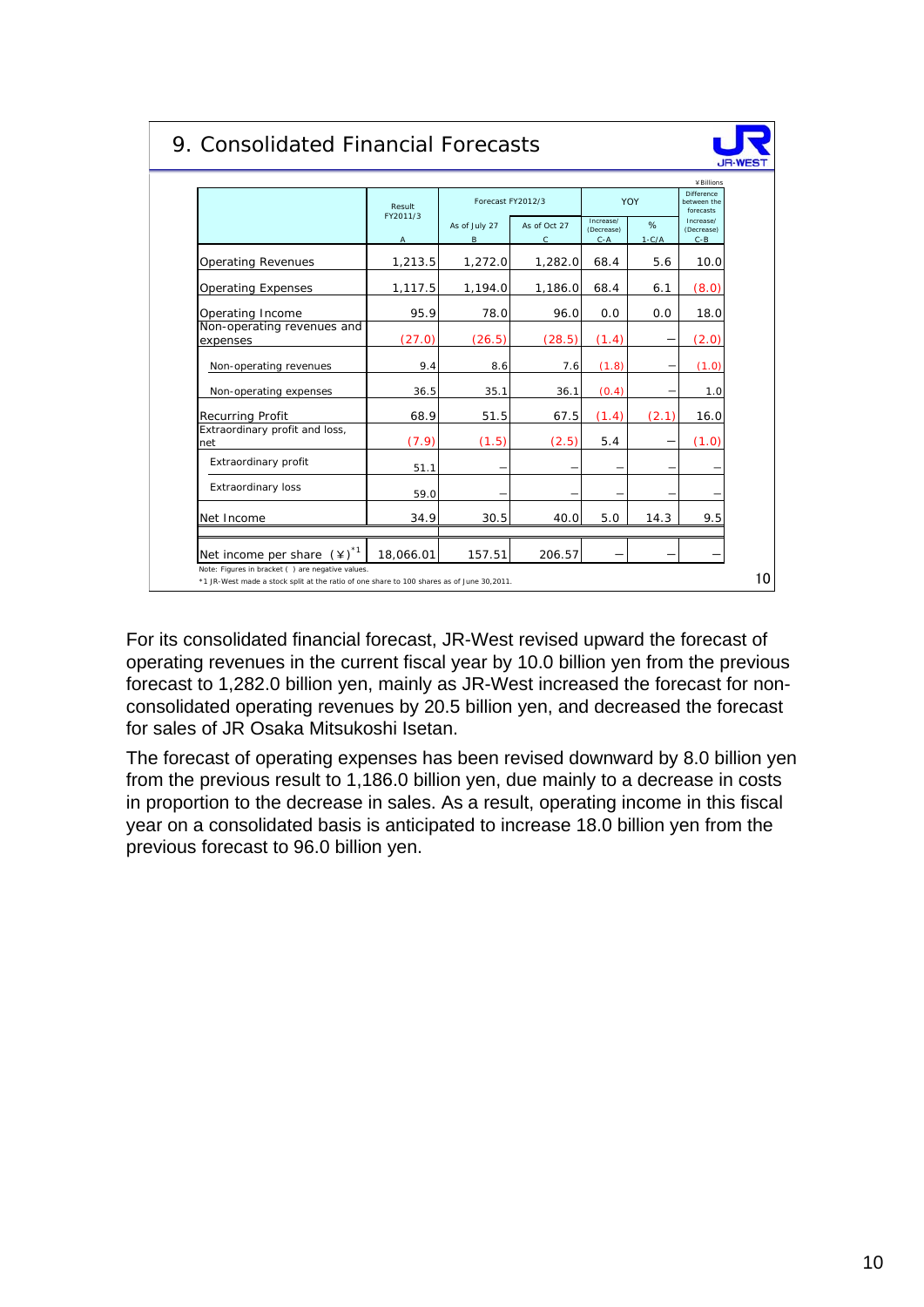### 10. Consolidated Financial Forecasts (Segment Information)



11

|                                          | Result         | Forecast FY2012/3 |                | YOY                     |         | Difference<br>between the<br>forecasts |
|------------------------------------------|----------------|-------------------|----------------|-------------------------|---------|----------------------------------------|
|                                          | FY2011/3       | As of 7/27        | As of 10/27    | Increase/<br>(Decrease) | $\%$    | Increase/<br>(Decrease)                |
|                                          | $\overline{A}$ | B                 | $\mathsf{C}$   | $C - A$                 | $1-C/A$ | $C - B$                                |
| Operating Revenues* <sup>1</sup>         | 1,213.5        | 1,272.0           | 1,282.0        | 68.4                    | 5.6     | 10.0                                   |
| Transportation                           | 806.4          | 813.4             | 833.9          | 27.4                    | 3.4     | 20.5                                   |
| Sales of goods and food services         | 201.3          | 250.3             | 235.9          | 34.5                    | 17.2    | (14.4)                                 |
| Sales of goods and food services         | 132.2          | 129.6             | 132.1          | (0.1)                   | (0.1)   | 2.5                                    |
| Department Store                         | 63.4           | 115.3             | 98.4           | 34.9                    | 55.1    | (16.9)                                 |
| Real estate                              | 75.7           | 91.3              | 93.2           | 17.4                    | 23.0    | 1.9                                    |
| Shopping center                          | 47.7           | 51.9              | 53.8           | 6.0                     | 12.7    | 1.9                                    |
| Real estate lease and sale* <sup>3</sup> | 26.4<br>[4.8]  | 37.7<br>[10.2]    | 37.7<br>[10.2] | 11.2                    | 42.8    |                                        |
| Other businesses                         | 129.9          | 117.0             | 119.0          | (10.9)                  | (8.4)   | 2.0                                    |
| Hotel                                    | 32.4           | 32.3              | 32.0           | (0.4)                   | (1.3)   | (0.3)                                  |
| Nippon Travel Agency                     | 39.4           | 34.2              | 36.5           | (2.9)                   | (7.5)   | 2.3                                    |
| Operating Income* <sup>2</sup>           | 95.9           | 78.0              | 96.0           | 0.0                     | 0.0     | 18.0                                   |
| Transportation                           | 61.1           | 49.3              | 68.2           | 7.0                     | 11.5    | 18.9                                   |
| Sales of goods and food services         | 3.5            | (0.5)             | (3.1)          | (6.6)                   |         | (2.6)                                  |
| Real estate                              | 22.2           | 24.0              | 24.0           | 1.7                     | 7.9     |                                        |
| Other businesses                         | 9.6            | 5.8               | 7.5            | (2.1)                   | (22.5)  | 1.7                                    |

In the retail business, JR-West revised its full year forecast for operating revenues downward by 14.4 billion yen from the previous forecast to 235.9 billion yen, and the forecast for operating loss downward by 2.6 billion yen from the previous forecast to 3.1 billion yen, due mainly to the decrease in the sales forecast for JR Osaka Mitsukoshi Isetan.

\*3 Figures in bracket 【 】 are the sales of condominiums. (Included in Real estate lease and sale)

In the real estate business, JR-West revised upward its full year forecast for operating revenues by 1.9 billion yen from the previous forecast to 93.2 billion yen, due mainly to the positive sales trend for the shopping center LUCUA. The full year forecast for operating income is anticipated to be 24.0 billion yen, the same as in the previous forecast.

In other businesses, JR-West revised its full year forecast for operating revenues upward by 2.0 billion yen from the previous forecast to 119.0 billion yen, and that for operating income upward by 1.7 billion yen from the previous forecast to 7.5 billion yen, due mainly to the gradual recovery from the negative impact of the Great East Japan Earthquake, and the positive sales trend in overseas travel in travel agency operations owing to the strong yen.

Regarding the effects of the Great East Japan Earthquake, JR-West had been anticipating 23.5 billion yen in negative impact in the current fiscal year on a consolidated basis. However, this was revised to 8.0 billion yen considering that no further negative impact was recognized after July, except for some businesses such as hotels and the travel agency.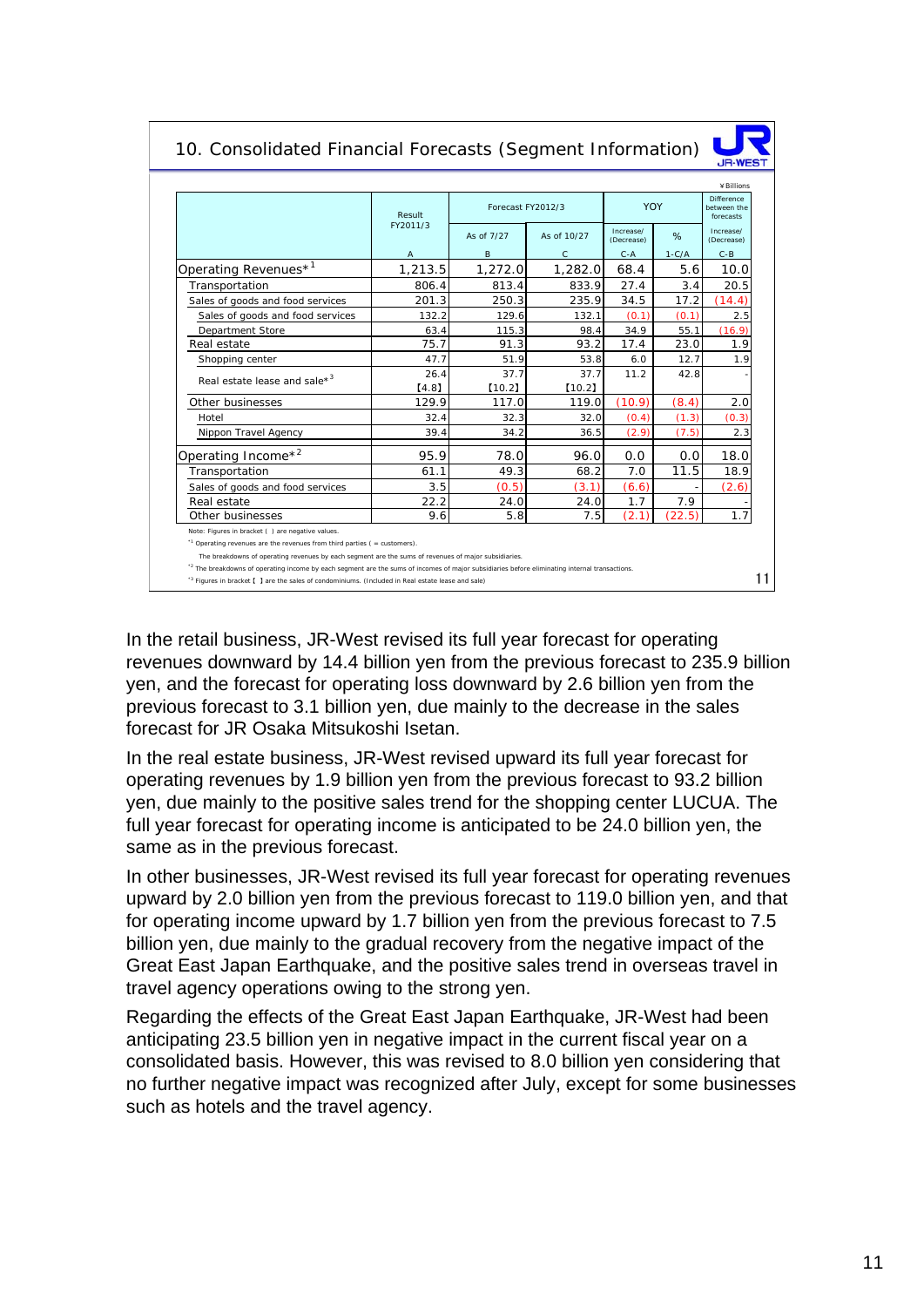|                                                                                           |                                                  |                                    | ¥ Billions                                     |  |
|-------------------------------------------------------------------------------------------|--------------------------------------------------|------------------------------------|------------------------------------------------|--|
|                                                                                           | As of March 31.<br>2011<br>$\overline{A}$        | As of Sep 30,<br>2011<br>B         | Difference<br>increase/<br>(decrease)<br>$B-A$ |  |
| Assets                                                                                    | 2,672.4                                          | 2,630.0                            | (42.3)                                         |  |
| Liabilities                                                                               | 1,951.1                                          | 1,891.3                            | (59.7)                                         |  |
| Net assets                                                                                | 721.2                                            | 738.6                              | 17.4                                           |  |
| Balance of Long-term Debt and<br>Payables at the end of FY<br>[Average interest rate(%)]  | 1,102.6<br>$[2.97]$                              | 1,100.0<br>[2.92]                  | (2.5)                                          |  |
| Shinkansen Purchase Liability<br>[Average interest rate(%)]                               | 322.9<br>[5.46]                                  | 307.1<br>[5.49]                    | (15.8)                                         |  |
| <b>Bonds</b><br>[Average interest rate(%)]                                                | 444.9<br>[2.09]                                  | 454.9<br>$[2.07]$                  | 10.0                                           |  |
| Equity ratio (%)                                                                          | 25.8                                             | 26.9                               |                                                |  |
| Net assets per share $(4)^{*1}$                                                           | 355,712.84                                       | 3,651.30                           |                                                |  |
| *1 JR-West made a stock split at the ratio of one share to 100 shares as of June 30,2011. |                                                  |                                    |                                                |  |
|                                                                                           | 6 months ended<br>Sep 30, 2010<br>$\overline{A}$ | 6 months ended<br>Sep 30,2011<br>B | YOY<br>increase/<br>(decrease)<br>$B-A$        |  |
| Cash flows from operating activities                                                      | 90.4                                             | 62.6                               | (27.7)                                         |  |
| Cash flows from investing activities                                                      | (128.6)                                          | (106.4)                            | 22.2                                           |  |
| Free cash flows                                                                           | (38.2)                                           | (43.7)                             | (5.5)                                          |  |
| Cash flows from financing activities                                                      | 58.1                                             | 4.0                                | (54.0)                                         |  |
| Change in cash and cash equivalents, net                                                  | 19.9                                             | (39.0)                             | (59.0)                                         |  |
| Cash and cash equivalents<br>at the end of the period                                     | 71.0                                             | 40.4                               | (30.5)                                         |  |

This chart shows the consolidated financial position and cash flows.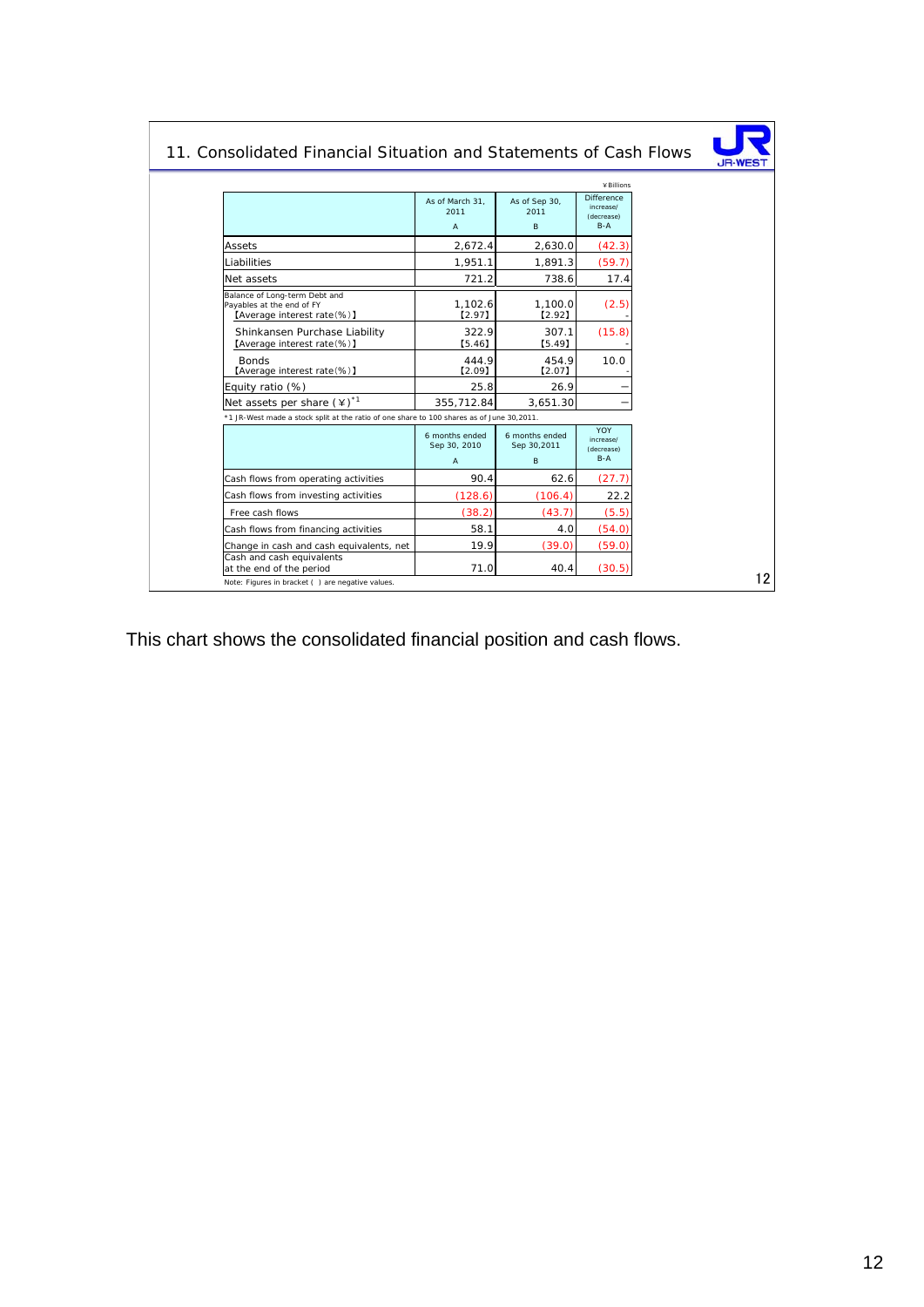# 12. Other Data



|                                                                                                                                            |                                | 6 months ended<br>6 months ended<br>Sep 30, 2010<br>Sep 30, 2011 |                                                             |        | Result FY2011/3 |        | Persons, ¥Billions<br>Forecast FY2012/3                     |        |
|--------------------------------------------------------------------------------------------------------------------------------------------|--------------------------------|------------------------------------------------------------------|-------------------------------------------------------------|--------|-----------------|--------|-------------------------------------------------------------|--------|
| ROA (%, Consolidated)                                                                                                                      |                                | 2.5                                                              |                                                             | 2.3    |                 | 3.7    |                                                             | 3.6    |
| ROE (%, Consolidated)                                                                                                                      |                                | 4.2                                                              | 3.7                                                         |        | 5.2             |        | 5.7                                                         |        |
| EBITDA (Consolidated) "                                                                                                                    |                                | 136.6                                                            | 142.6                                                       |        | 246.8           |        | 269.0                                                       |        |
| Depreciation (Consolidated)                                                                                                                |                                | 71.9                                                             | 82.2                                                        |        | 150.8           |        | 173.0                                                       |        |
| Capital Expenditure<br>(Consolidated, own fund)                                                                                            |                                | 96.3                                                             | 87.1                                                        |        | 260.0           |        | 205.0                                                       |        |
| Capital Expenditure<br>(Non-consolidated, own fund)                                                                                        |                                | 69.9                                                             | 57.2                                                        |        | 208.5           |        | 155.0                                                       |        |
| Safety related capital expenditure                                                                                                         |                                | 37.4                                                             | 37.4                                                        |        | 125.1           |        | 96.0                                                        |        |
| Dividends per share $(*)$ <sup>2</sup>                                                                                                     |                                | 4.000                                                            | 40                                                          |        | 8,000           |        | 80                                                          |        |
| *1 EBITDA = Operating Income $+$ Depreciation<br>*2 JR-West made a stock split at the ratio of one share to 100 shares as of June 30,2011. |                                |                                                                  |                                                             |        |                 |        |                                                             |        |
|                                                                                                                                            | 6 months ended<br>Sep 30, 2010 |                                                                  | 6 months ended<br>Sep 30, 2011                              |        | Result FY2011/3 |        | Forecast FY2012/3                                           |        |
|                                                                                                                                            |                                |                                                                  | Consolidated Non-Consolidated Consolidated Non-Consolidated |        |                 |        | Consolidated Non-Consolidated Consolidated Non-Consolidated |        |
| No. of employees at the end of period                                                                                                      | 46,212                         | 26,894                                                           | 45,978                                                      | 26,989 | 45,703          | 26,705 |                                                             |        |
| Financial Expenses, net                                                                                                                    | (16.5)                         | (15.9)                                                           | (16.3)                                                      | (15.7) | (33.3)          | (32.1) | (32.7)                                                      | (31.4) |
| Interest and dividend income                                                                                                               | 0.2                            | 0.8                                                              | 0.2                                                         | 0.8    | 0.4             | 1.3    | 0.4                                                         | 1.4    |
| Interest expenses                                                                                                                          | 16.8                           | 16.7                                                             | 16.6                                                        | 16.5   | 33.7            | 33.4   | 33.1                                                        | 32.8   |

This chart shows other data such as financial indices and capital expenditures.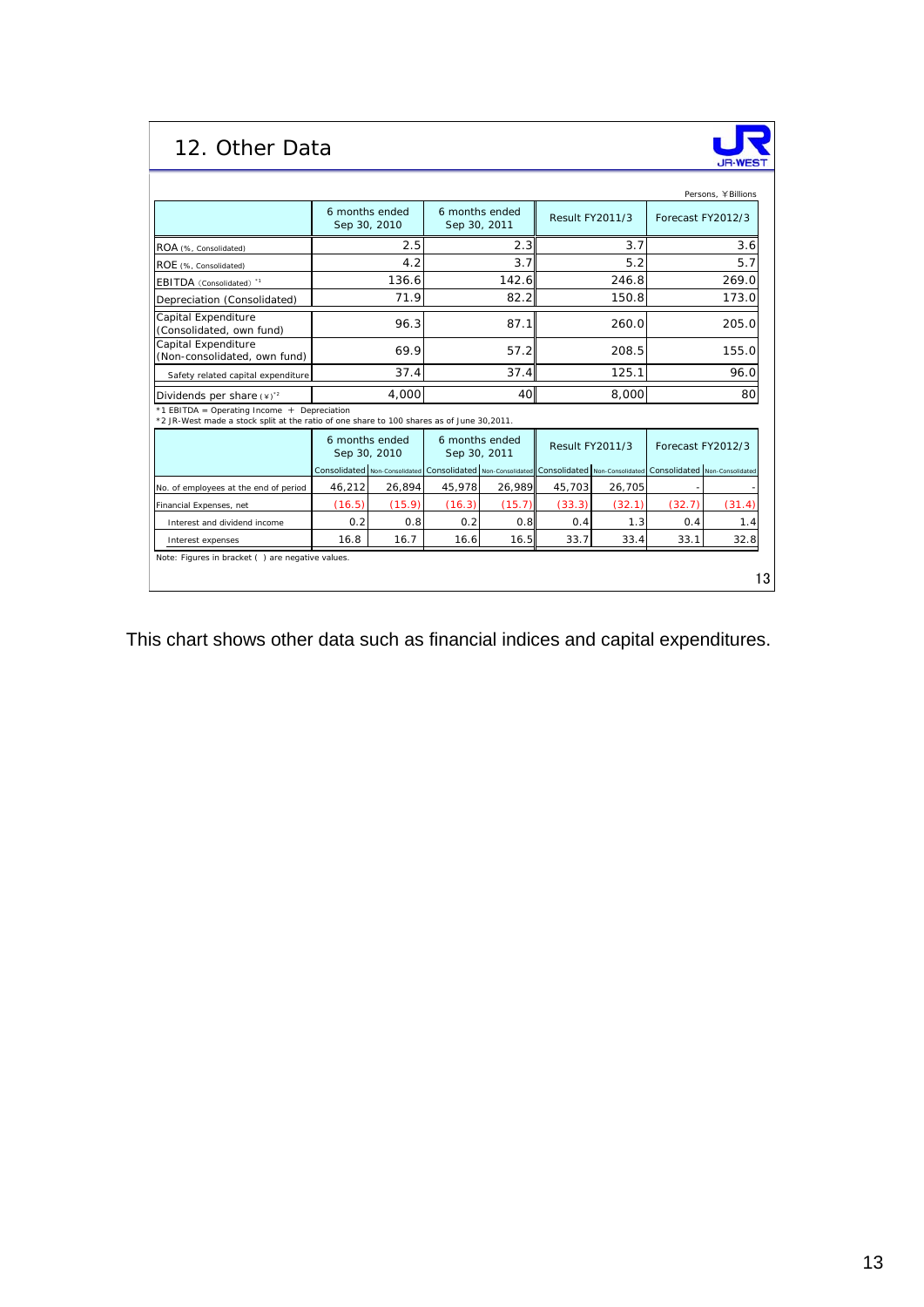

This chart shows the redemption plan for Shinkansen-related debt.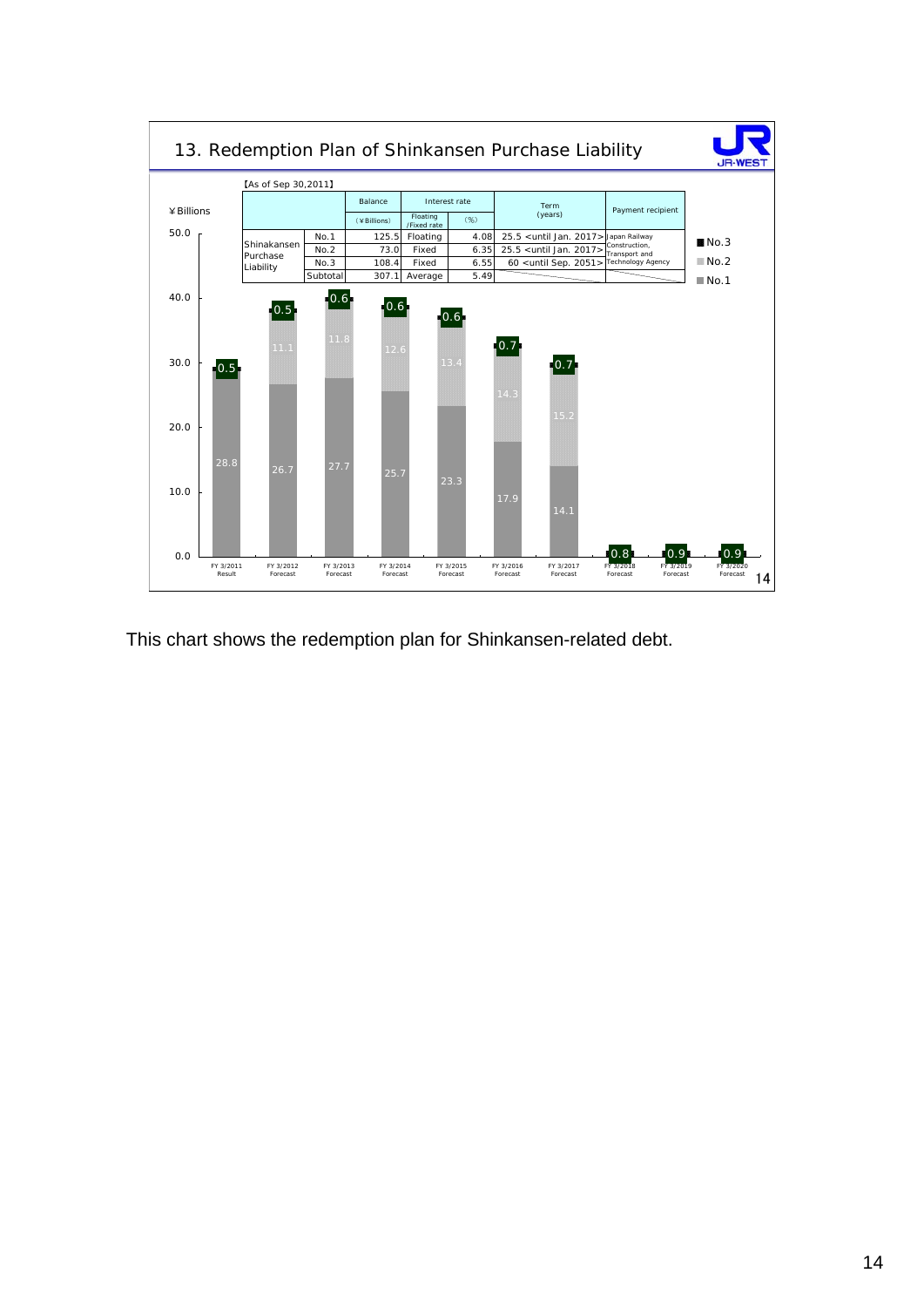

My name is Seiji Manage, and I am vice president of JR-West. I would like to explain our future initiatives considering the first half results.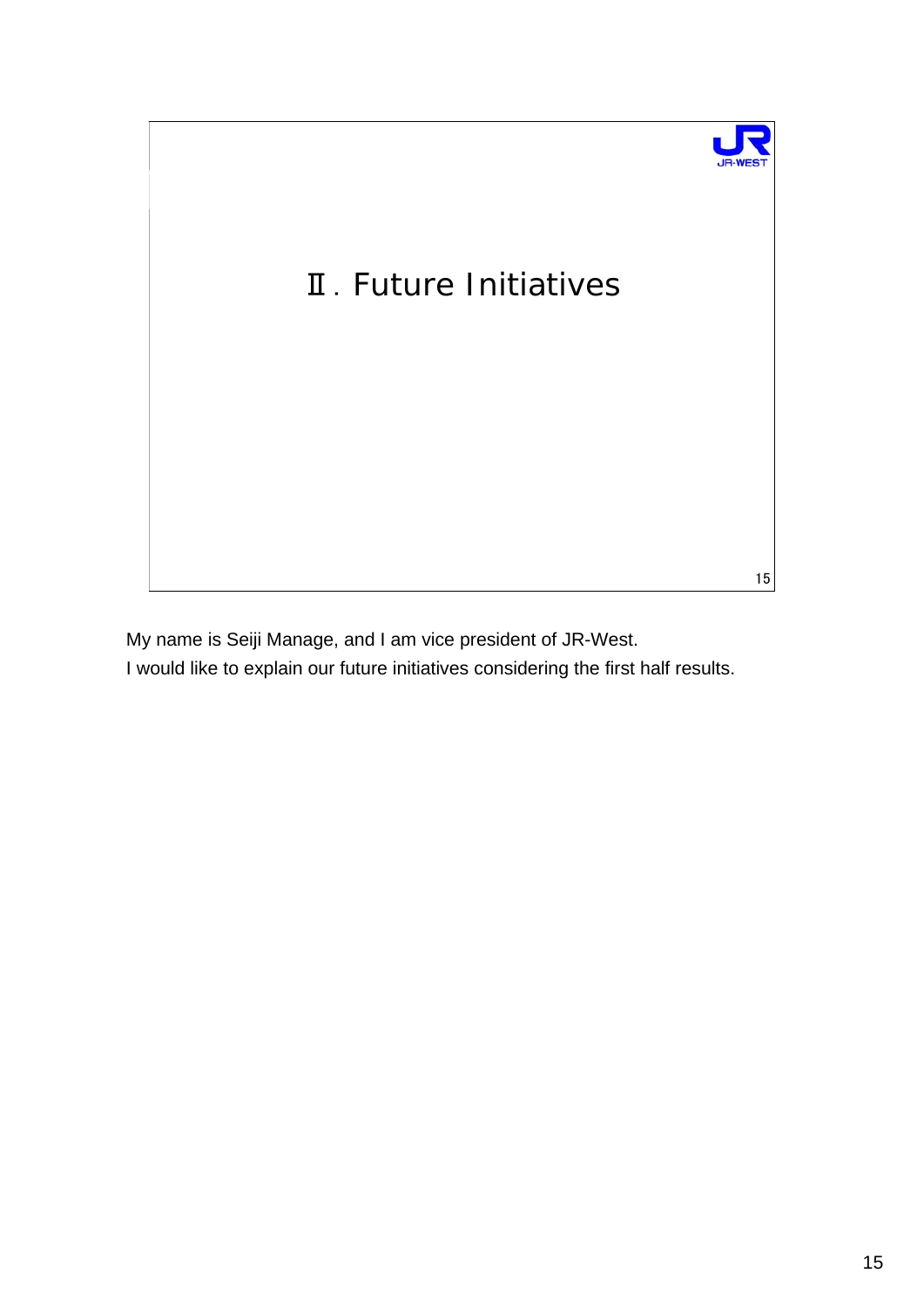

This diagram outlines our basic management policy after the announcement of the revision to the Medium-Term Management Plan in autumn 2010.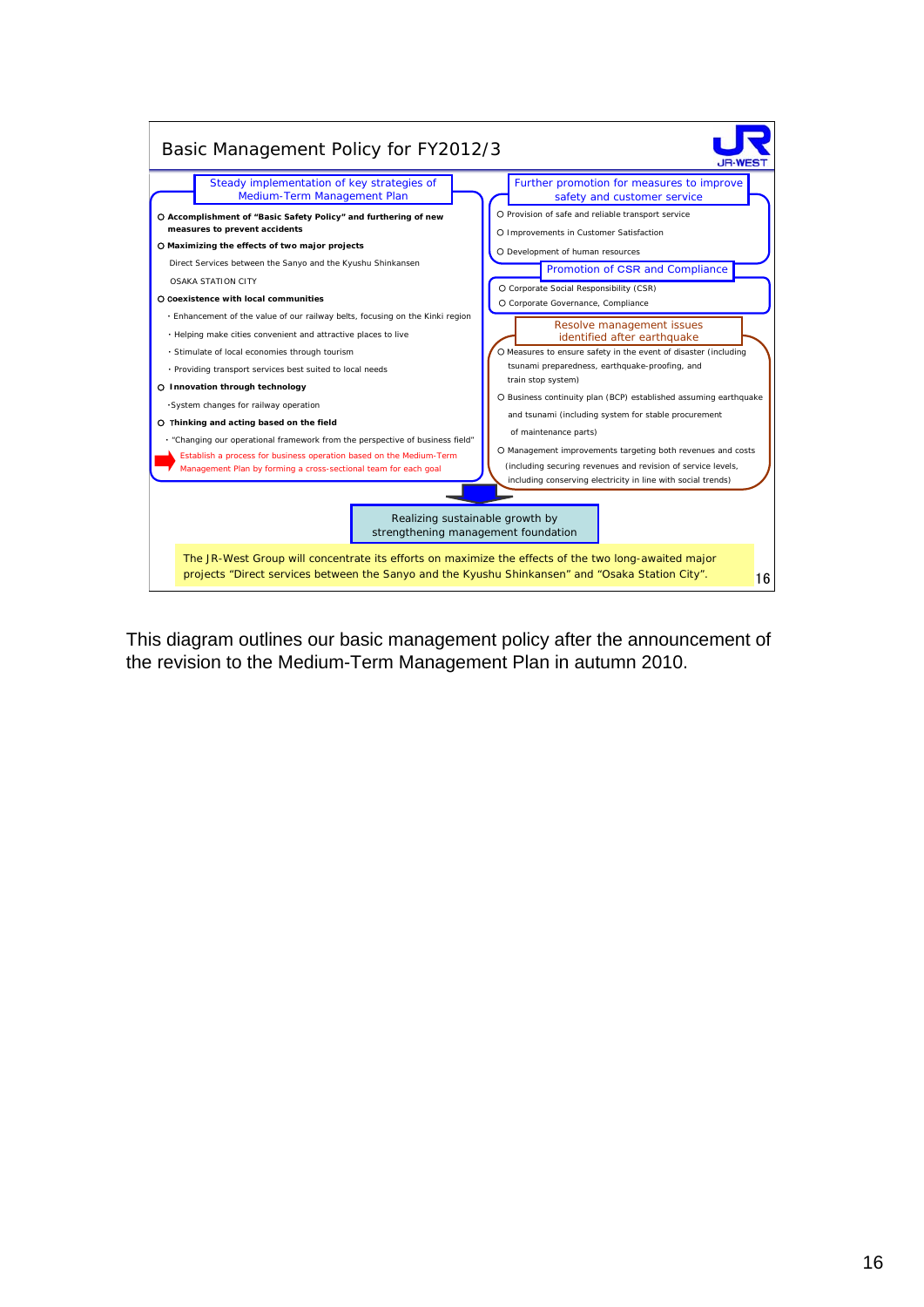

In terms of the financial results in the first half of the current fiscal year, operating revenues rose from the previous fiscal year due mainly to the commencement of direct service with the Kyushu Shinkansen. However, operating income, recurring profit, and net income declined because of an increase in depreciation from the two major projects.

Regarding the full year forecast, JR-West revised upward the positive impact from direct service with the Kyushu Shinkansen by 3.0 billion yen, and revised downward the negative impact from the Great East Japan Earthquake, which had been anticipated to be 23.5 billion yen, considering that no further negative impact has been recognized except in certain business aspects.

As a result, the forecast for operating revenues has been revised upward by 10.0 billion yen, and that for operating income by 18.0 billion yen.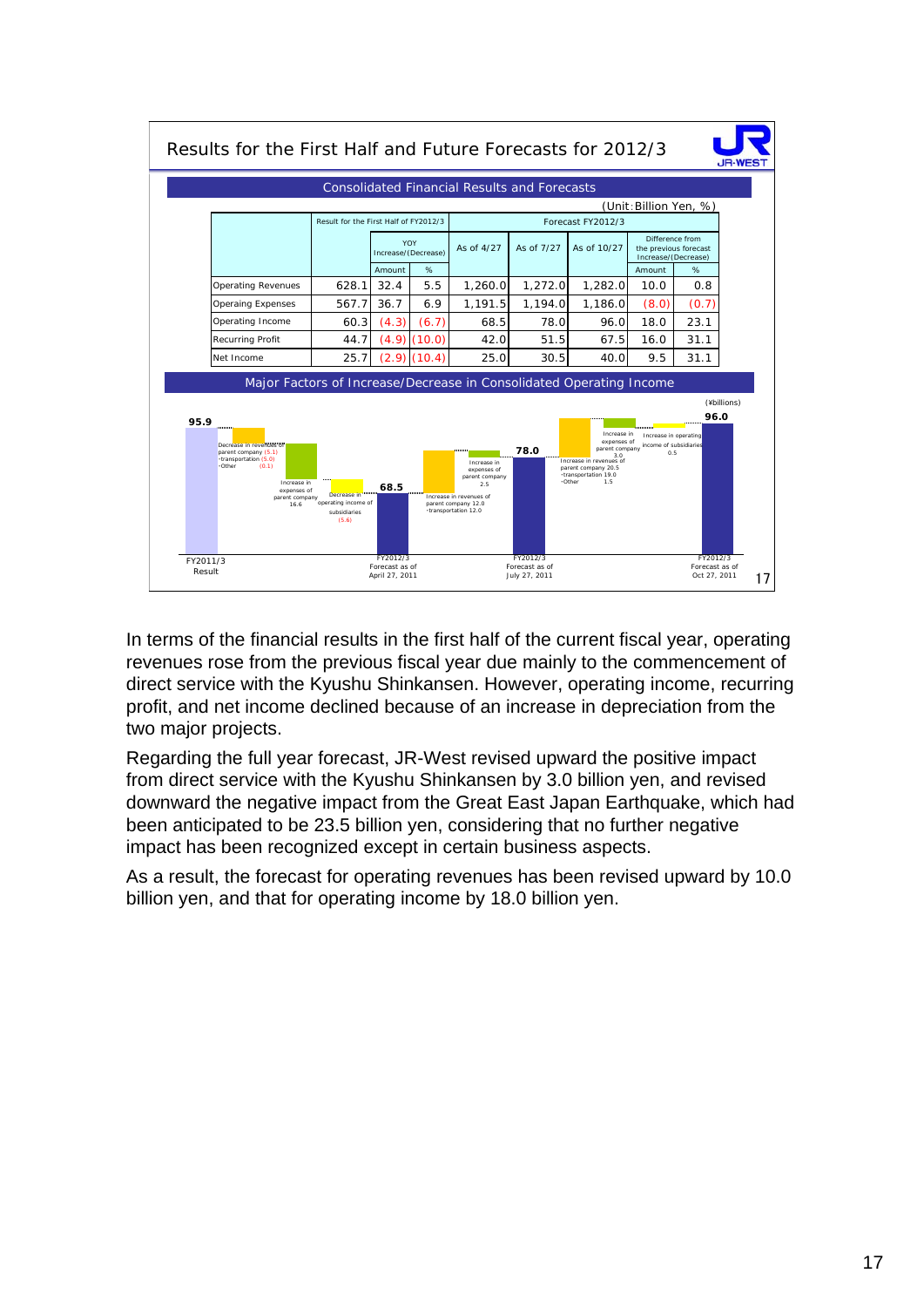|                                   | <b>[Outline of Direct Service]</b>                                                                             |                                                                                       |                                                                                                             |                |                                                     |                                                                          |                           |                 |                        |                                                   |                         |
|-----------------------------------|----------------------------------------------------------------------------------------------------------------|---------------------------------------------------------------------------------------|-------------------------------------------------------------------------------------------------------------|----------------|-----------------------------------------------------|--------------------------------------------------------------------------|---------------------------|-----------------|------------------------|---------------------------------------------------|-------------------------|
|                                   |                                                                                                                |                                                                                       | Shinkansen                                                                                                  |                |                                                     | As of April 1, 2011<br>Airline                                           |                           |                 |                        |                                                   |                         |
|                                   | "Mizuho" 3 hours 45 minutes*<br>Osaka⇔Kaqoshima<br>"Sakura" 4 hours 10 minutes*<br>(Shin-Osaka⇔Kaqoshima-Chuo) |                                                                                       | approx. 3 hours 10 minutes<br>(Central Osaka⇔Central Kagoshima)                                             |                |                                                     |                                                                          |                           |                 |                        |                                                   |                         |
| Travel time                       | Osaka⇔Kumamoto                                                                                                 | "Mizuho" 2 hours 59 minutes*<br>"Sakura" 3 hours 20 minutes*<br>(Shin-Osaka⇔Kumamoto) |                                                                                                             |                | approx. 3 hours<br>(Central Osaka⇔Central Kumamoto) |                                                                          |                           |                 | <green car=""></green> | <ordinary car<br="">reserved seats&gt;</ordinary> |                         |
| Price                             | Osaka <sup>®</sup> Kagoshima                                                                                   | Normal                                                                                | "Mizuho" ¥21.600<br>"Sakura" ¥21.300<br>Discount                                                            | ¥17.000        | Normal                                              | ¥26.800<br>Discount ¥17,000~¥22,000                                      |                           |                 |                        |                                                   |                         |
| (one way)                         | Osaka<br>Kumamoto                                                                                              | Normal                                                                                | "Mizuho" ¥18,320<br>"Sakura" ¥18.020<br>Discount                                                            | ¥14.400        | Normal                                              | ¥23.500<br>Discount ¥14,400~¥19,300                                      |                           |                 |                        |                                                   |                         |
| Frequency                         | Osaka®Kagoshima                                                                                                | 14.5                                                                                  |                                                                                                             |                | 12 (ANA5, JAL7)                                     |                                                                          |                           |                 |                        |                                                   |                         |
| (return/day)                      | Osaka<br>Kumamoto                                                                                              | 15                                                                                    |                                                                                                             | 8 (ANA5, JAL3) |                                                     |                                                                          | Shin-Yamaguchi            |                 | Okavama                |                                                   |                         |
| *the fastest service              | (Effects of reducing travel time)                                                                              |                                                                                       |                                                                                                             |                |                                                     |                                                                          |                           |                 | Hiroshima              |                                                   | Shin-Kobe<br>Shin-Osaka |
| Route and<br>Travel time          | Hiroshima                                                                                                      |                                                                                       | Okayama                                                                                                     |                | Shin-Osaka                                          |                                                                          | Shin-Shimonosek<br>Hakata | Kokura Tokuyama | Fukuyama               | Hime                                              |                         |
| Kumamoto                          |                                                                                                                | 1 hour 37minutes<br>2 hours 14 minutes                                                |                                                                                                             |                | 2 hours 59minutes                                   | Doened on March 12, 2011<br>etween Hakata and Shin-                      |                           |                 |                        |                                                   |                         |
|                                   | (52 minuetes)                                                                                                  |                                                                                       | (52 minuetes)                                                                                               |                | (58 minuetes)                                       | atsushiro                                                                |                           | Kumamoto        |                        |                                                   |                         |
| Kagoshima-Chuo                    | 2 hours 23 minutes<br>(71 minuetes)                                                                            |                                                                                       | 2 hours 59minutes<br>(72 minuetes)                                                                          |                | 3 hours 45minutes<br>(77 minuetes)                  | Opened on March 13, 200<br>between Shin-Yatsushiro                       |                           |                 |                        |                                                   |                         |
|                                   | "Times are for fastest "Mizuho" Shinkansen.                                                                    |                                                                                       | Times in parenthesis represent the reduciton in travel time following the establishment of direct services. |                |                                                     | nd Kagoshima-Chuo                                                        | (agoshima<br>-Chuo        |                 |                        |                                                   |                         |
|                                   |                                                                                                                |                                                                                       |                                                                                                             |                |                                                     | (Reference) Number of travelers by rail and air on major routes (FY10/3) |                           |                 |                        |                                                   |                         |
| Routes                            |                                                                                                                |                                                                                       | Railway                                                                                                     |                | Airplane                                            | Total                                                                    |                           |                 |                        |                                                   |                         |
| Kyoto-Osaka-<br>Kagoshima         |                                                                                                                |                                                                                       | 341 persons/day<br>(10%)                                                                                    |                | $(90\%)$                                            | 2,980 persons/day 3,321 persons/day                                      |                           |                 |                        |                                                   |                         |
| Kyoto-Osaka Kumamoto<br>Kobe area |                                                                                                                |                                                                                       | 750 persons/day<br>(32%)                                                                                    |                |                                                     | 1,614 persons/day 2,364 persons/day                                      |                           |                 |                        |                                                   |                         |

JR-West commenced direct services between the Sanyo and Kyushu Shinkansen lines on 12 March, 2011.

These services got off to a slow start, with the opening ceremony canceled because the Great East Japan Earthquake occurred the day before operations began. Nevertheless, the service has been received favorably due to the much more rapid access and more comfortable facilities of in the cars.

JR-West estimates that the market size for transportation between the Kyoto-Osaka-Kobe area and Kumamoto-Kagoshima area increased by 30% compared to the same period in the previous fiscal year. We estimate that our market share compared to air travel rose approximately 40% for transportation between Kyoto-Osaka-Kobe area and Kagoshima in the first quarter of this fiscal year (from April to June), and approximately 60% between Kyoto-Osaka-Kobe area and Kumamoto.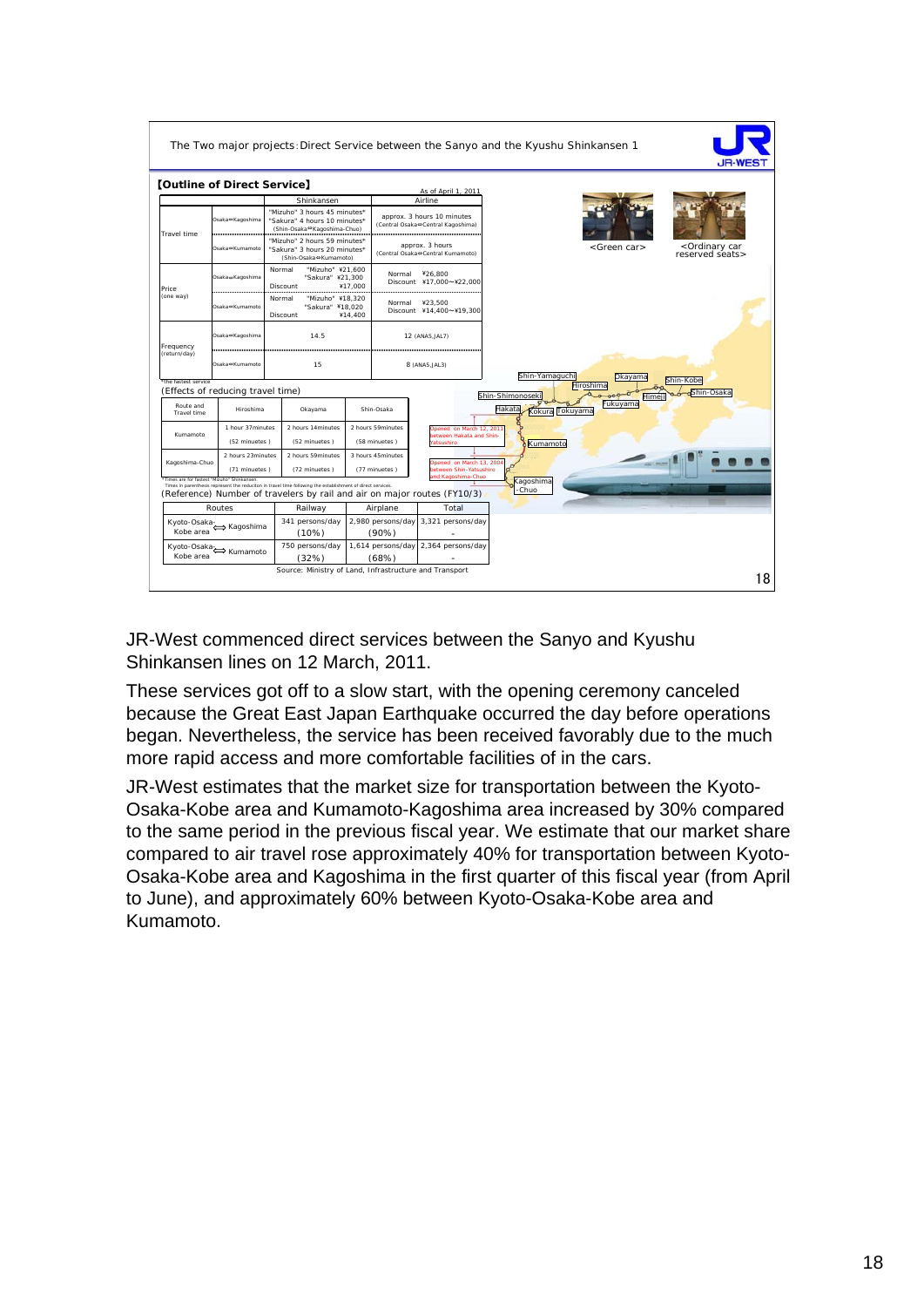

Passenger volume on the Shinkansen showed a positive trend during the first half of this fiscal year, with a 4% increase year on year between Shin-Osaka and Nishi-Akashi and 21% increase between Kokura and Hakata, owing to the direct service with the Kyushu Shinkansen. The average ridership for the Sanyo Shinkansen is roughly a little under 50%, however, that of the direct trains "Mizuho" and "Sakura" is roughly 60% as a result of their high popularity.

The positive impact of the direct service with the Kyushu Shinkansen is estimated to be 8.8 billion yen in the first half. JR-West revised the forecast for the positive impact in this fiscal year from 12.0 billion yen to 15.0 billion yen, taking into account recent trends in passenger volume.

During the second half of fiscal 2012, six JR companies are sponsoring the "Kumamoto, Miyazaki and Kagoshima Destination Campaign" from October to December, aiming at having more repeat customers to the south Kyushu area. Also, JR-West conducts promotions in cooperation with local governments, travel agencies and private railway companies to encourage customers from the Kyushu area to visit the Kansai area.

JR-West also makes efforts to increase the number of repeat customers for business, private and sightseeing demand by developing sightseeing spots, promoting the internet reservation system "e5489," and working in cooperation with local governments and travel agencies.

Moreover, JR-West will introduce 10 additional trains for direct services during the current fiscal year, and is considering further increasing the number of direct service trains to the Kyushu Shinkansen after the timetable revision in spring 2012. JR-West hopes to increase the passenger volume from the next year as well by providing more convenient services to stimulate travel demand.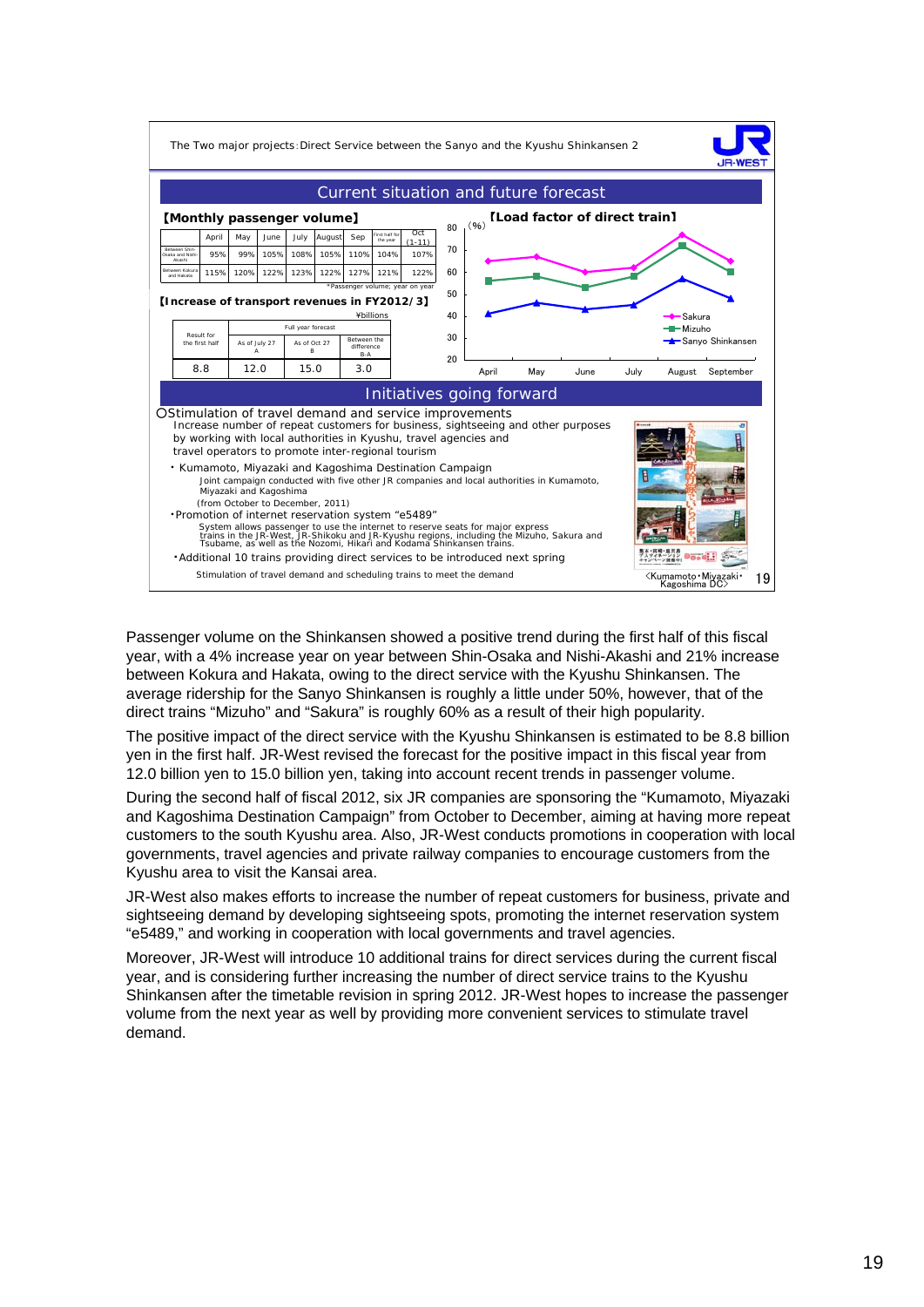

Many customers have been visiting Osaka Station City since its opening on 4 May, 2011, with an approximately 10% increase in short-haul passenger transport to Osaka station from the previous fiscal year. In addition, Osaka Station City draws customers from other local areas such as Kanazawa, Okayama and Hiroshima by super express and Shinkansen.

In the real estate business, in Osaka Station City sales at the shopping center LUCUA have remained strong since its opening. Offices are also fully occupied, and are popular because of the direct access from Osaka Station.

At JR Osaka Mitsukoshi Isetan, however, sales have been below forecast since the start of the current fiscal year. JR-West has revised downward its forecast for sales in the current fiscal year.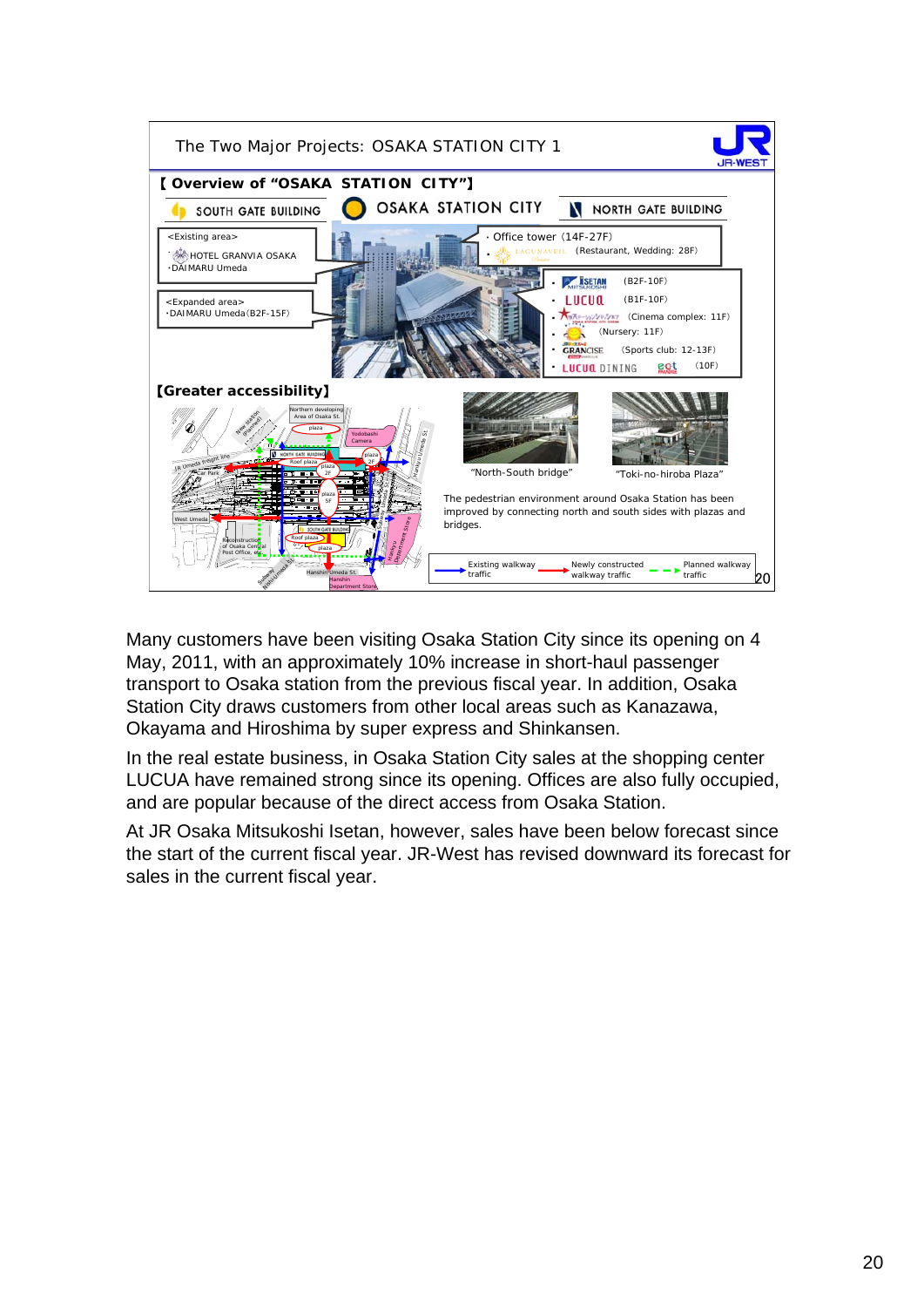

The positive impact from the opening of Osaka Station City on consolidated operating revenues in the current fiscal year is forecasted to be 5.0 billion yen in the transportation business, 35.0 billion yen in the retail business, and 10.5 billion yen in the real estate business. Osaka Station City got off a fairly good start, though the sales trends vary by business.

JR Osaka Mitsukoshi Isetan opened as the 4th department store near Osaka station. To differentiate itself from the other department store, it has a high proportion of custom-designed sales spaces, and offers unique services such as holding purchases for customers at the department store.

Unfortunately, however, the department store has been unable to attract a sufficient number of customers, so the type of promotions need to be reconsidered. Also, the management will replace products for each season, checking the price, quality and layout case by case, as well as assess the differences in customer preferences between Osaka and Tokyo, in order to better meet customer demand.

At the same time, the number of the Mitsukoshi Isetan Card members is favorably increasing. Isetan's management hopes to retain customers by promoting the benefits of the Mitsukoshi Isetan Card.

JR Kyoto Isetan has yielded good results by gradually modifying its merchandising since its opening in 1997. Following this example, JR Osaka Mitsukoshi Isetan is trying to become a department store preferred by customers by gradually modifying its merchandising as well, and by taking advantage of the opening of the neighboring "GRAND FRONT OSAKA" in two years, which will lead to an increase in passenger traffic on the second floor and the basement floor in front of JR Osaka Mitsukoshi Isetan.

JR-West will make its best effort to attract more customers to Osaka Station City using JR, from all areas including the Kyoto-Osaka-Kobe area, utilize the IC card ICOCA, offering package travel plans, organizing events, and promoting including provision of information.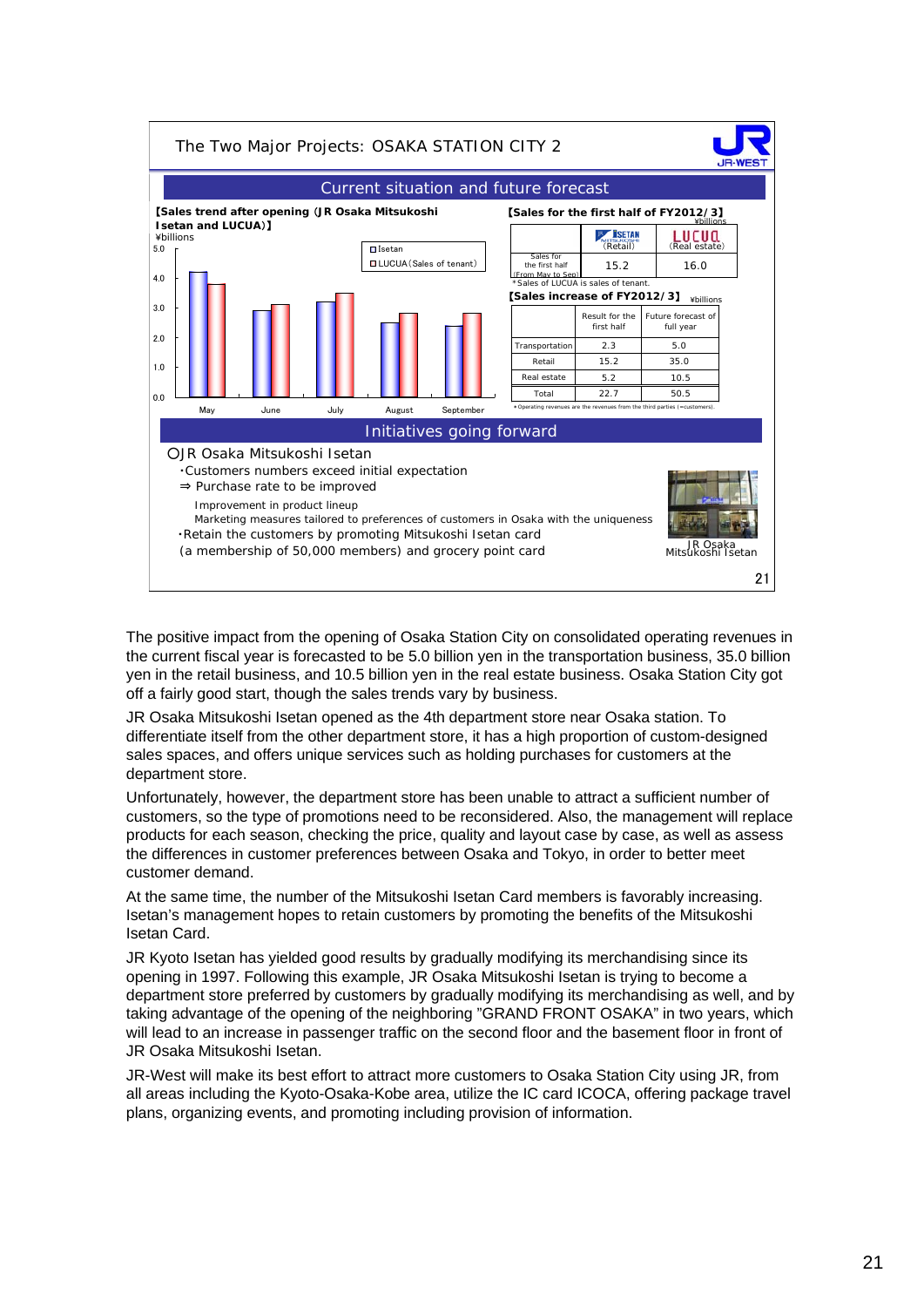

In terms of Shinkansen services, JR-West will make an effort to increase revenues by expanding the market size and its share, improving convenience, and boosting sightseeing demand.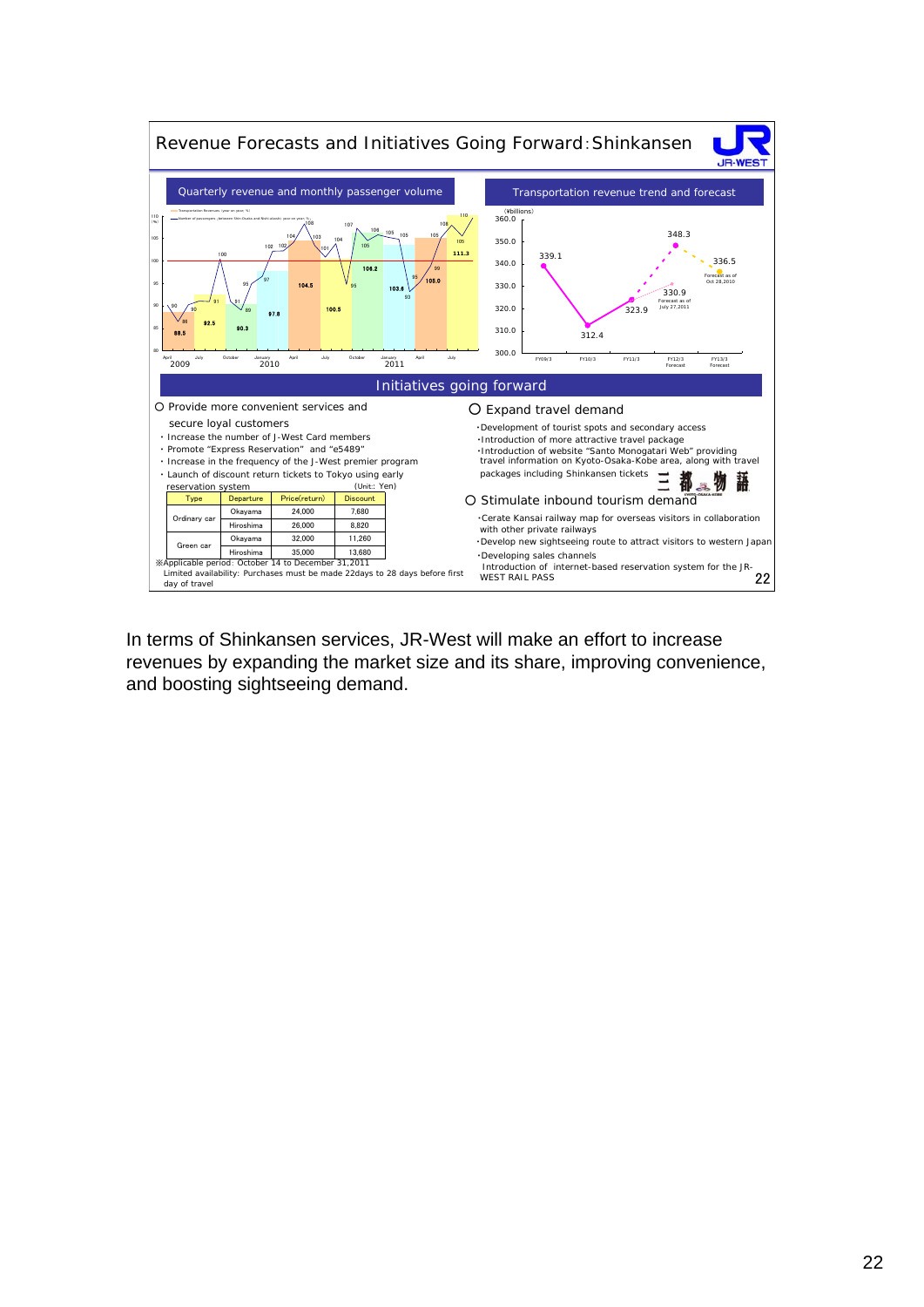

For the Kyoto-Osaka-Kobe area, JR-West will attract more customers to Osaka Station City, and enhance the value of its railway belt from the viewpoint of coexistence with local communities, as stated in the "Revision of the JR-West Group's Medium-term Management Plan 2008-2012."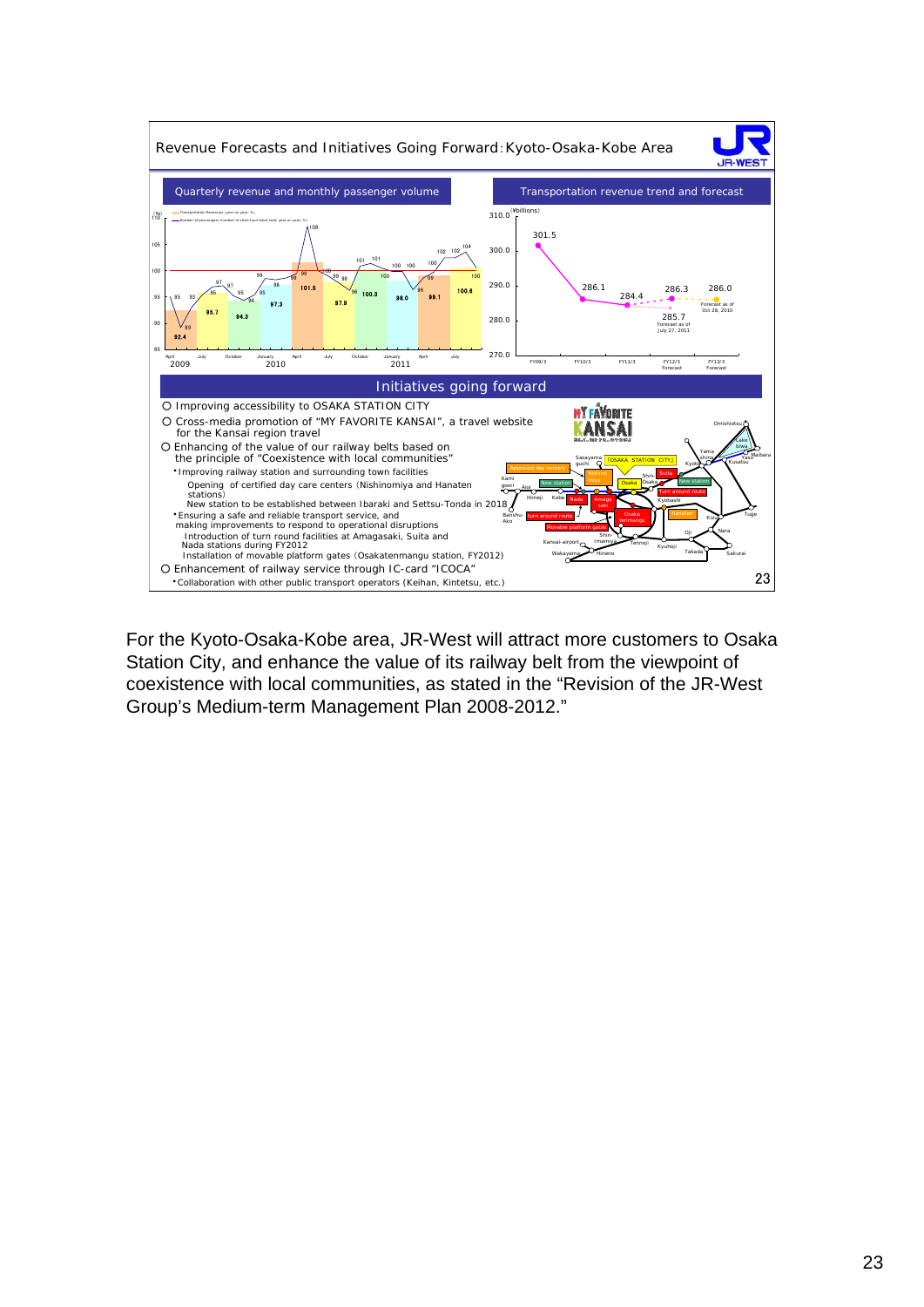

In the retail business, JR-West revised downward its forecast for operating revenues in department stores for the current fiscal year, and upward for sales of goods and food services. As a result, JR-West lowered its forecast for operating revenues by 14.4 billion yen for the current fiscal year, and for operating income by 2.6 billion yen.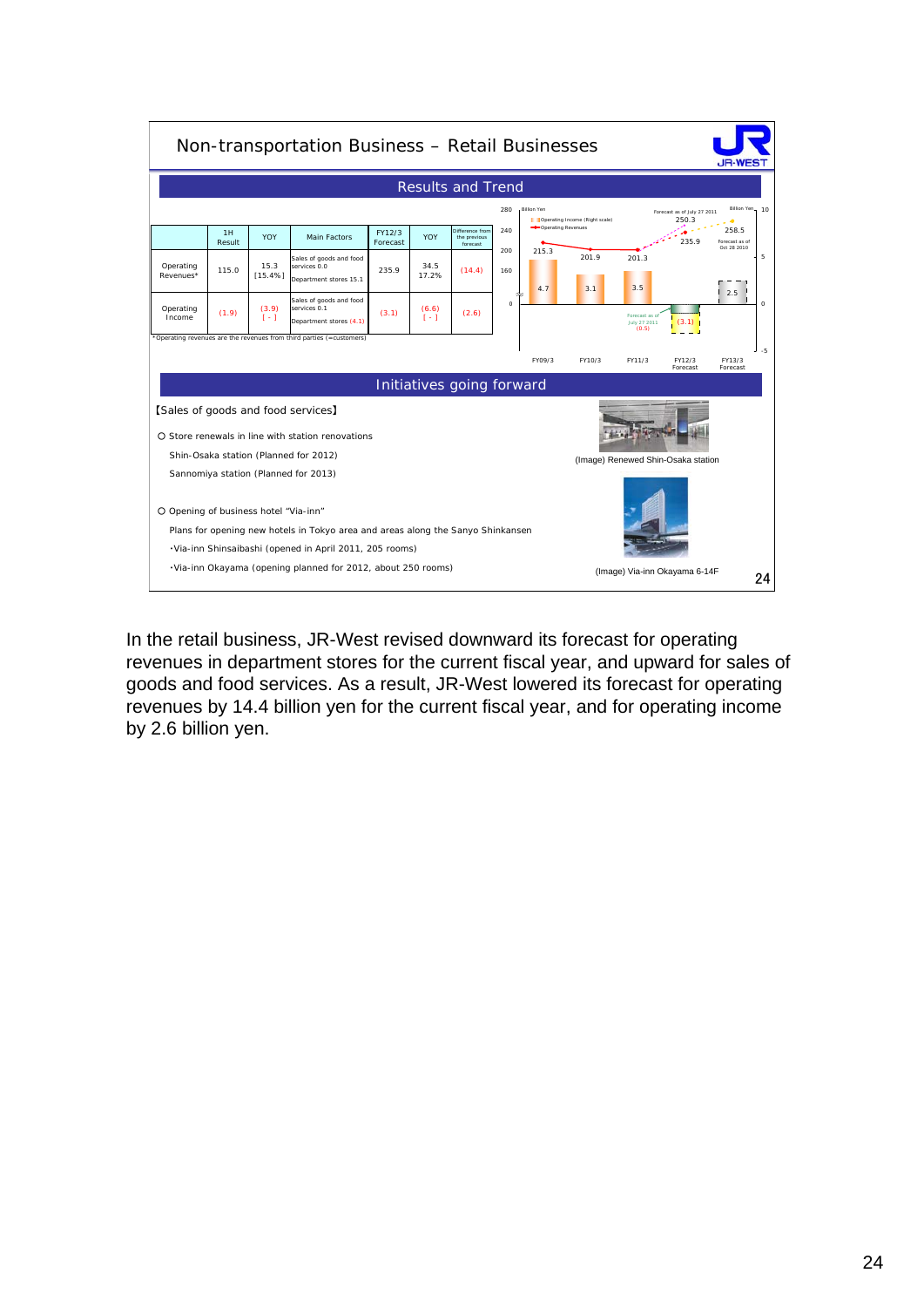

In the real estate business, JR-West has increased its forecast for operating revenues for the current fiscal year by 1.9 billion yen.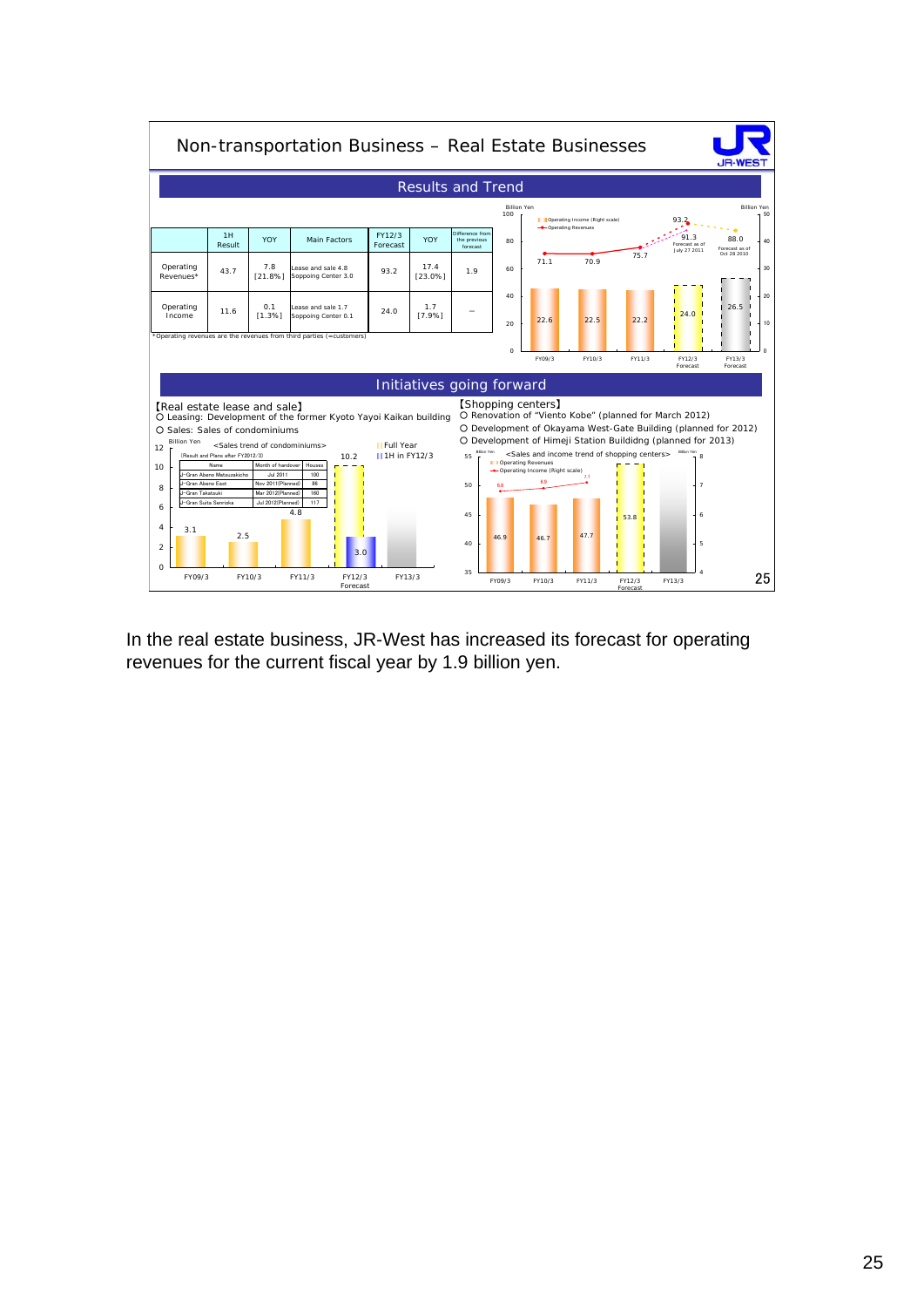

In other businesses, JR-West revised upward forecasts for both operating revenues and operating income for the current fiscal year, taking into account the gradual recovery in Nippon Travel Agency from the decline after the Great East Japan Earthquake.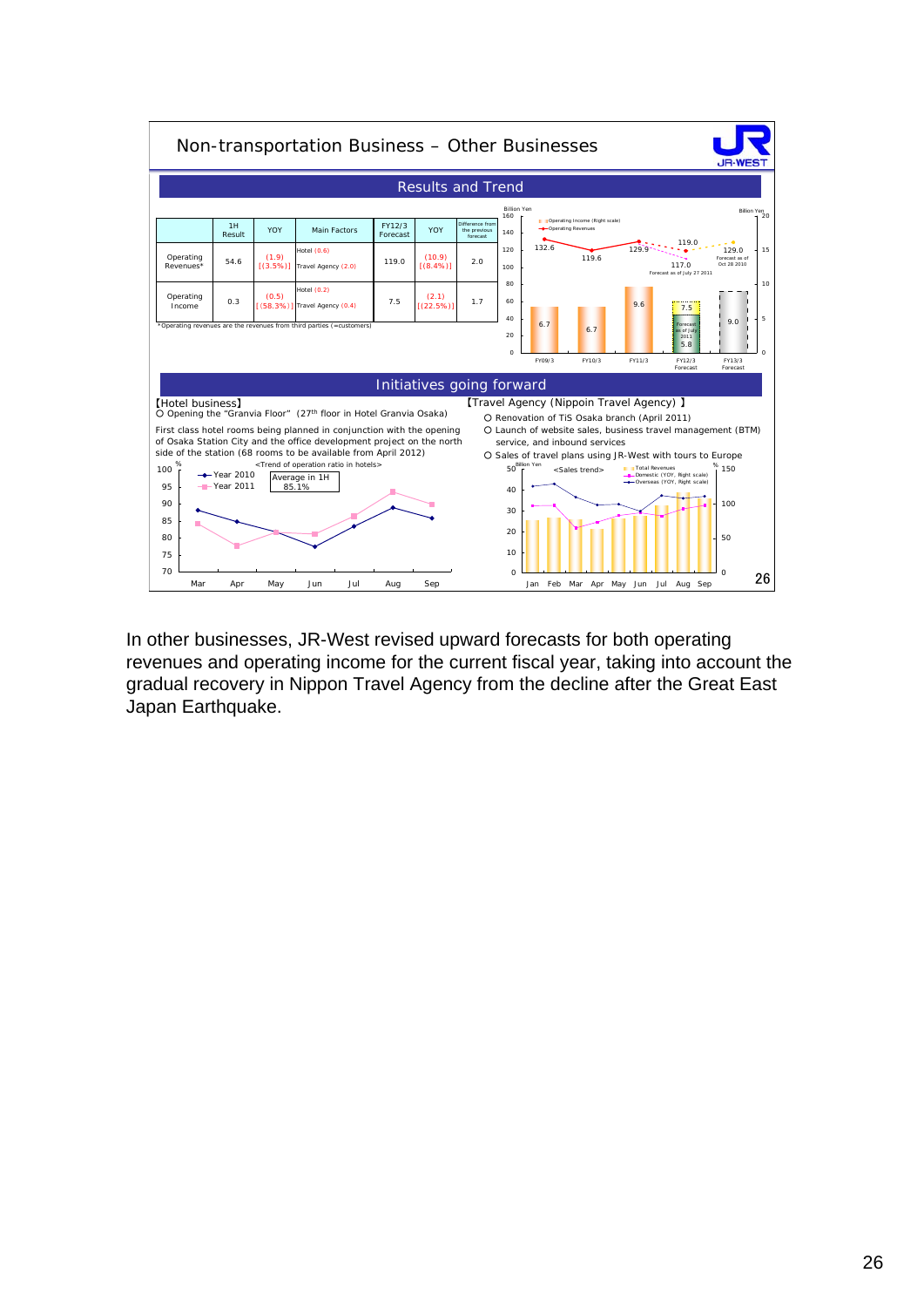

Capital expenditures for the full fiscal year are forecast to be 205.0 billion yen, including the 87.1 billion yen spent in the first half. Although expenditures peaked in the previous fiscal year, the investment for Osaka Station City is ongoing, and JR-West plans to introduce 10 additional trains for direct service with the Kyushu Shinkansen.

JR-West has not changed its original capital expenditure plan, comprising a total of 980.0 billion yen in investment over five years until the fiscal year ending March 2013. Therefore, spending is expected to decrease in the next fiscal year.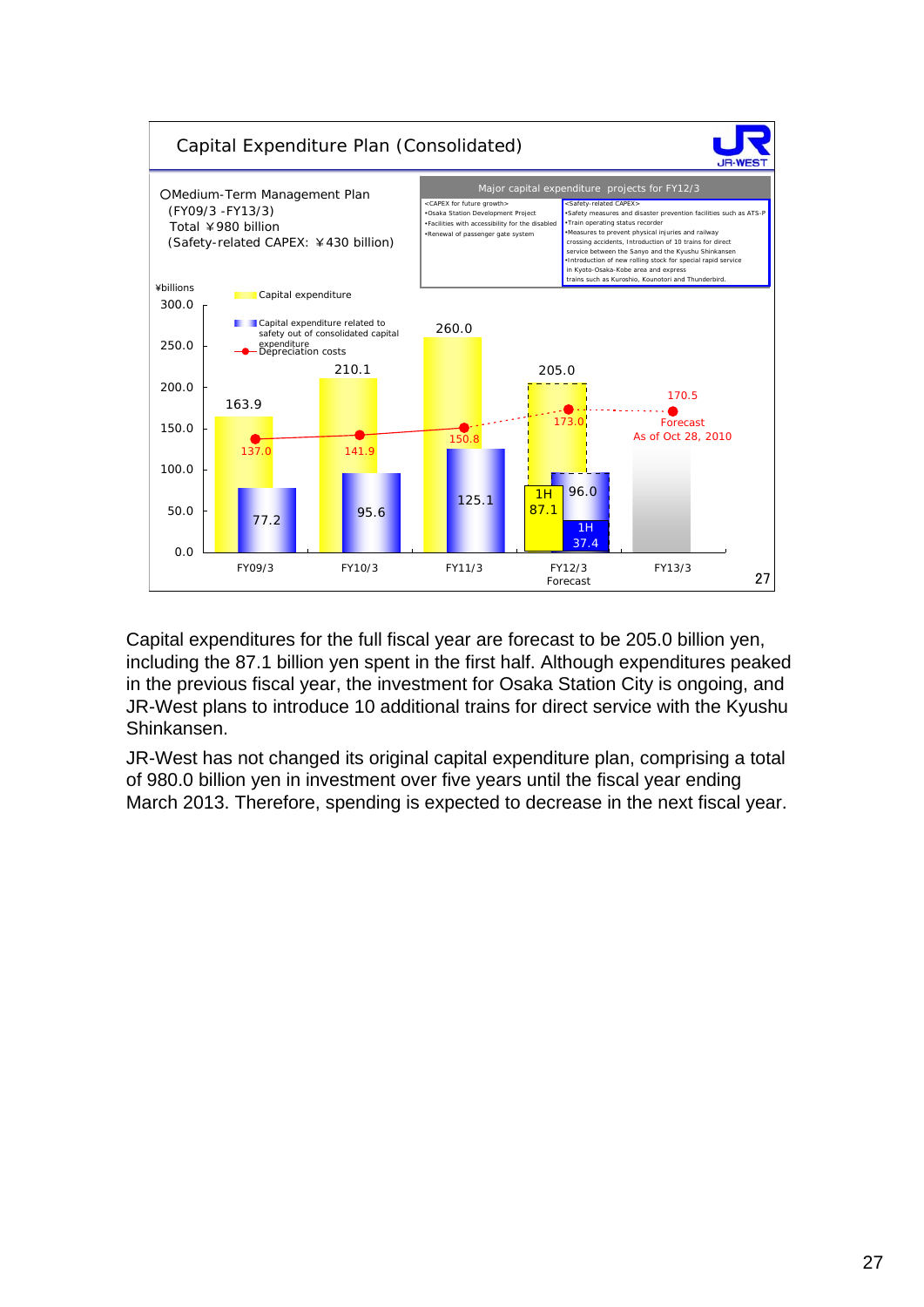

Free cash flow in the current fiscal year is forecasted to be negative, due to the remaining investment for two major projects and a delay in the payment for constructions in the previous fiscal year. However, there is a possibility that cash flow will exceed expectations if operating income is greater than forecast.

In terms of returns to shareholders, JR-West has not changed its policy to aim for consolidated DOE of 3% in the fiscal year ending March 2013, on condition that projects yield results. However, we plan to maintain our dividend plan for the current fiscal year at 80 yen per share, taking into account such risks as the concern for global recession arising from debt issues in Europe, and the situation regarding electric power supplies this winter.